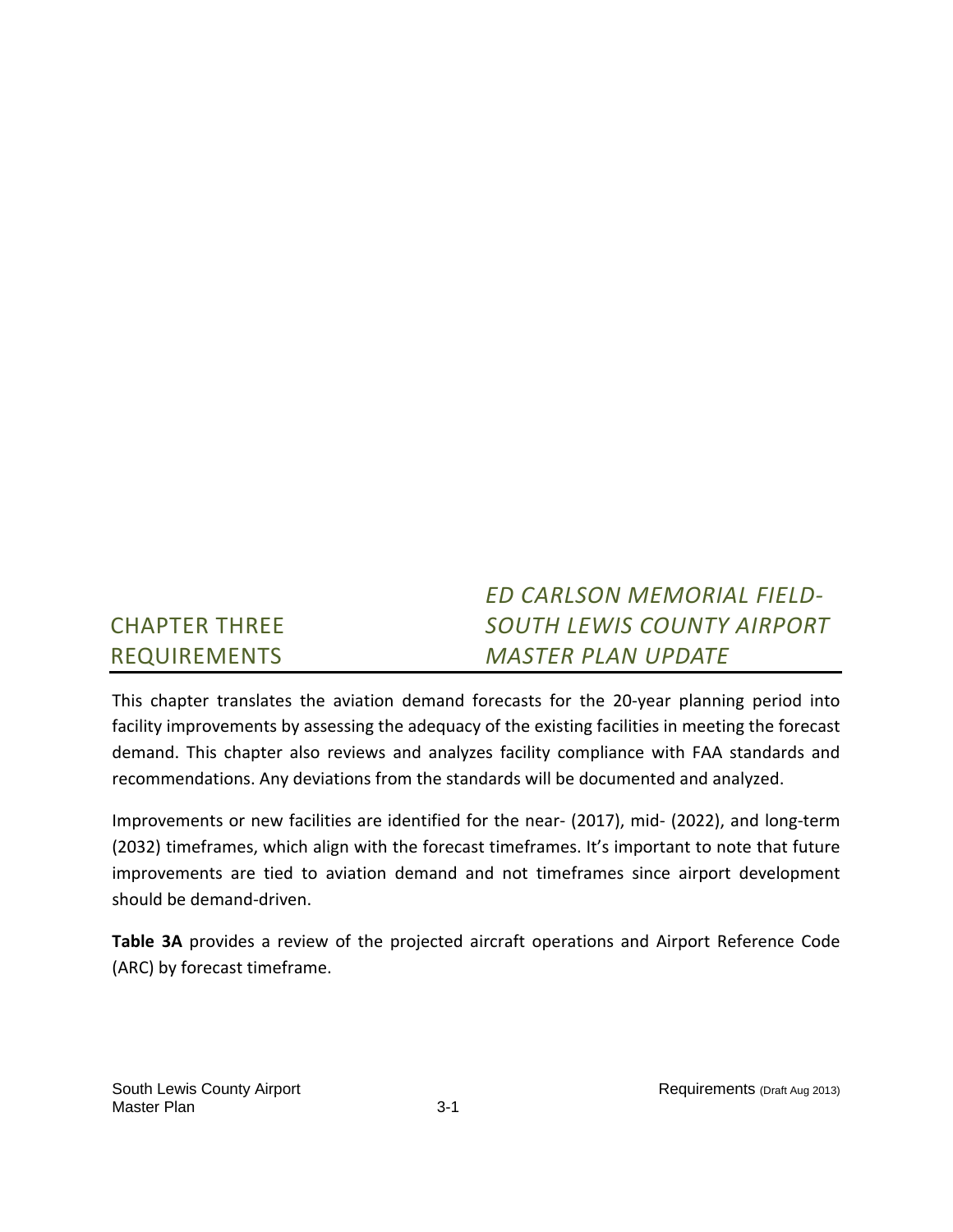## **Table 3A. Planning Activity Levels**

|                      | Near-term | Mid-term | Long-term |
|----------------------|-----------|----------|-----------|
|                      | 2017      | 2022     | 2032      |
| Number of operations | 17,001    | 17,772   | 19,426    |
| <b>ARC</b>           | $B-I$     | $B-II$   | $B-II$    |

*Source: Chapter 2, Forecasts*

This chapter will also review and analyze facility compliance with FAA standards and recommendations. Any deviations from the standards will be documented and analyzed. Requirements identified in this chapter will provide the framework for identifying possible long‐ term development concepts for the Airport in the next chapter.

## **PLANNING CRITERIA**

The development and use of planning criteria ensures that recommended improvements align with the goals and objectives of the air transportation system, appropriate aviation industry segments, and the airport sponsor's vision. The sources from which the planning criteria are drawn include:

- Federal Aviation Administration (FAA) FAA design guidelines found in AC 150/5300‐ 13A Airport Design provide the planning criteria, with respect to the current as well as future critical or design aircraft, for the runway, taxiways and apron areas.
- Transportation Security Administration (TSA) Although TSA does not regulate general aviation airports like South Lewis County Airport, they do provide guidance for security at general aviation airports. The guidelines provided by the TSA are tailored to an airport's size and risk level.
- Washington State Aviation System Plan (including the Washington State Long-Term Air Transportation Study) - Provides a distribution of airports by classification as well as recommendations and direction on how to meet the state's long term commercial and general aviation needs.
- Business Aviation Industry The National Business Aviation Association (NBAA) represents the industry and provides recommendations for airports' facilities and services to accommodate business aviation needs.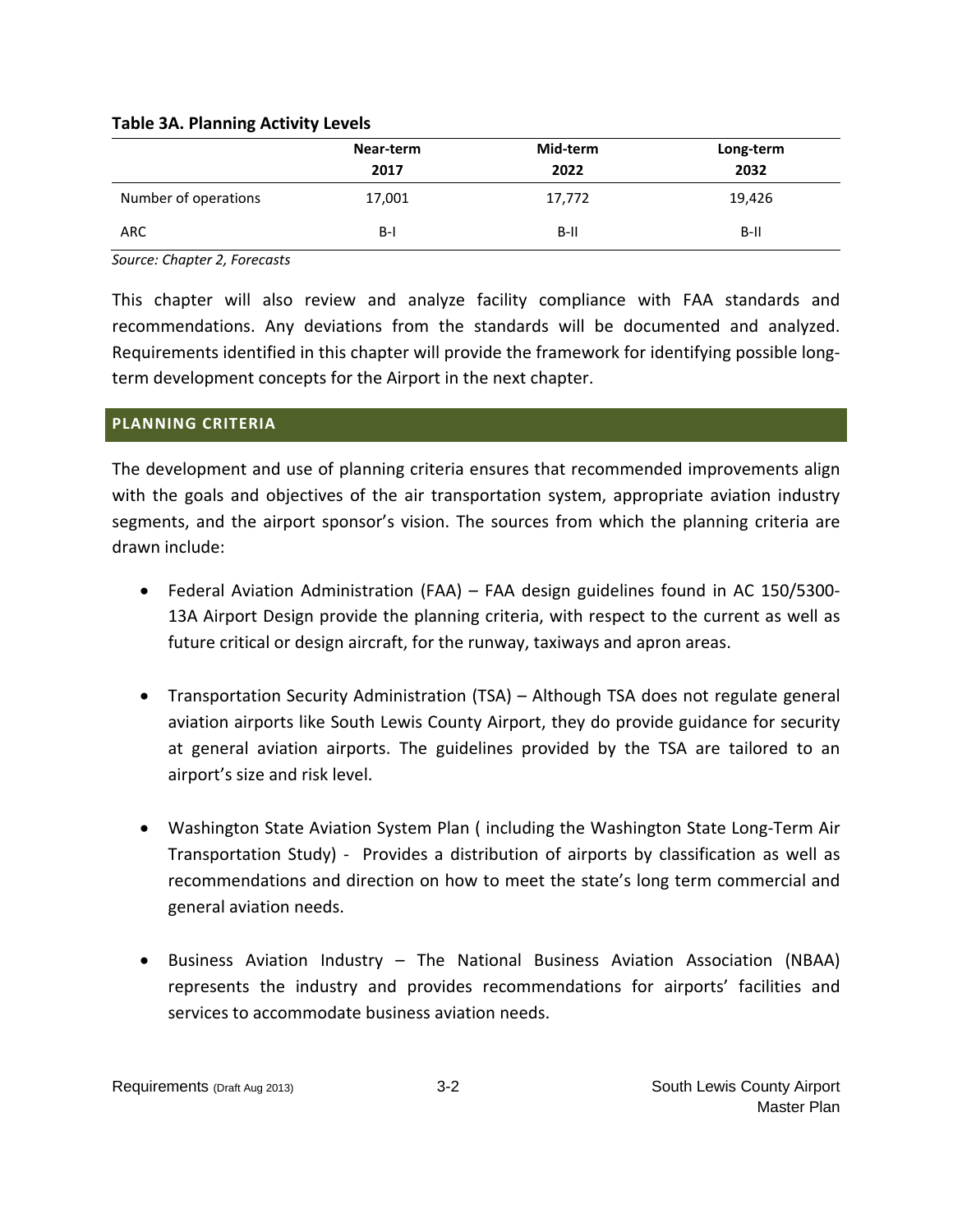- Lewis County and Airport Users Planning Advisory Committee members, other meeting participants and survey respondents provided input specific to Ed Carlson Memorial Field – South Lewis County Airport. The local airport community is an important source since its operational issues, community relationships, and future vision for the airport help shape the list of future facility needs.
- The Airport Business Plan (2010) Developed by Lewis County, the plan provides a needs assessment as well as a list of short‐term and long‐term goals.

# **AIRPORT ROLE**

Understanding an airport's role in the national, state and regional aviation systems is an important component in developing the planning criteria.

The National Plan of Integrated Airport Systems (2013‐2017) classifies the South Lewis County Airport (TDO) as a general aviation facility. Further, FAA's General Aviation Airports: A National Asset, published in May 2012, divided the general aviation airports into four categories based on existing activity measures (2009 data) such as the number and types of based aircraft (i.e., aircraft that are stored at an airport), as well as the volume and types of flights. The four categories are national, regional, local, and basic. The document classifies TDO as a Local airport. A local airport is defined as one that "supplements local communities by providing access primarily to intrastate and some interstate markets."

The Washington State Aviation System Plan (WASP) and the Washington State Long‐Term Air Transportation Study (LATS) classify TDO as a Community Service Airport. Community service airports are classified as such after meeting the following threshold criteria:

- 20 or more based aircraft
- Paved runway

According to WASP, "Community Service Airports serve small to medium‐sized communities and are busy enough to warrant aviation support services such as fuel sales." Typically, Community Service Airports are owned by a public entity and have 30‐minute (driving time) service area coverage.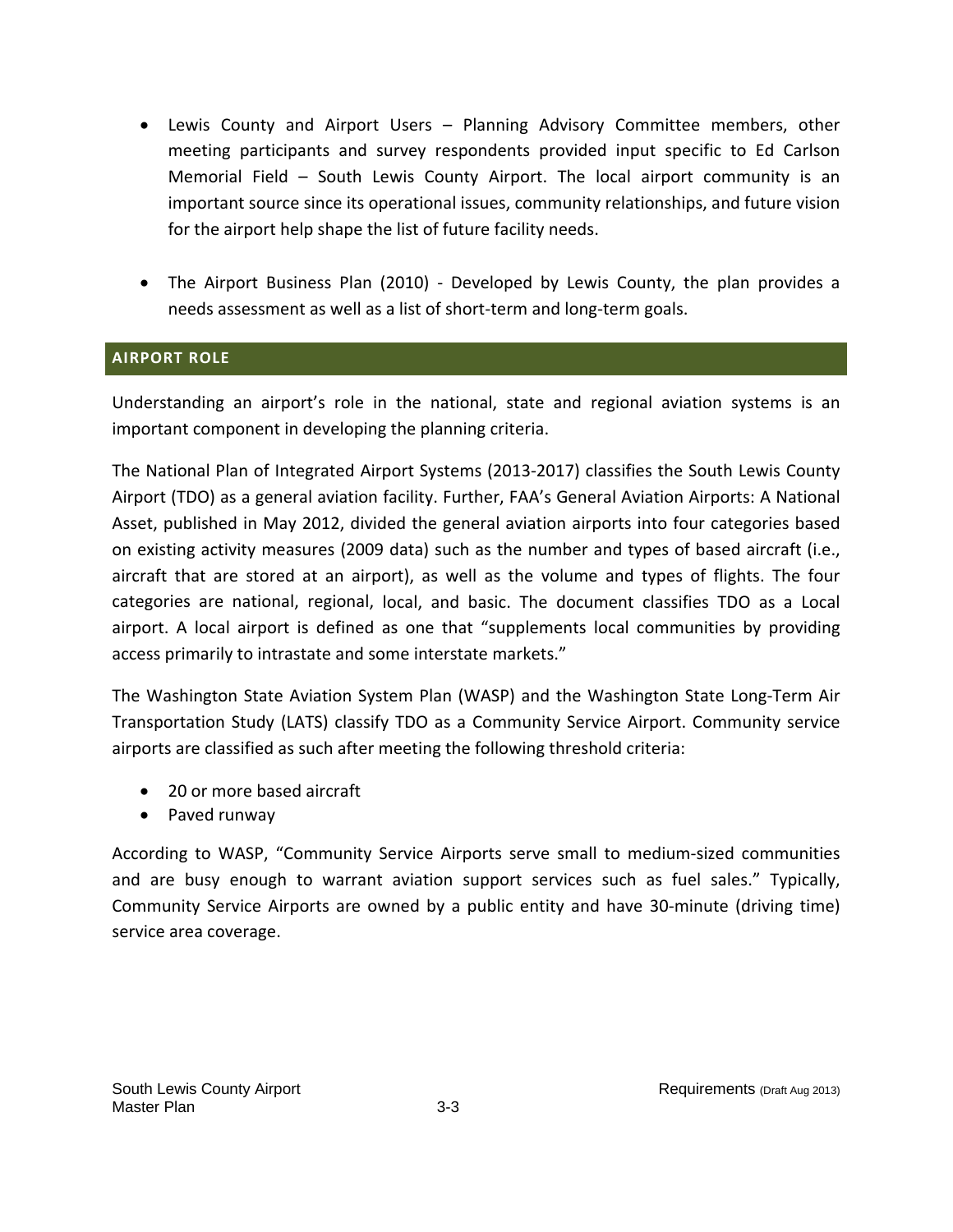The WASP designates a role for each airport within the system, helping to distinguish between the various levels of service and activities associated with each airport across the state. WASP defined six different roles or classifications for the  $138<sup>1</sup>$  airports considered in the statewide system. These six classifications are:

- Commercial Service  $-16$
- Community Service 23
- $\bullet$  Rural Essential 38
- Regional Service  $-19$
- Local Service 33
- Seaplane Bases  $-9$

WASP recommends a set of performance objectives for the statewide airports. These objectives are divided into five categories: Operational Factors, Planning, Land Use Compatibility Protection, Facilities and Services. The objectives for Operational Factors, Planning, and Land Use Compatibility Protection are the same (where applicable) regardless of the airport's classification. The performance objectives for Facilities and Services are dependent on the airport's classification.

**Table 3B** provides a comparison between the WASP performance objectives for Community Service Airports and the existing conditions at TDO. The table focuses on the two categories of Facilities and Services.

As noted in the table, the Airport meets or exceeds most of the community service airport performance objectives.

The airport does not have a weather reporting station. There is, however, a station 14 miles away at Chehalis Airport that pilots use to obtain weather conditions.

 $1$  This number is currently lower due to recent airport closures.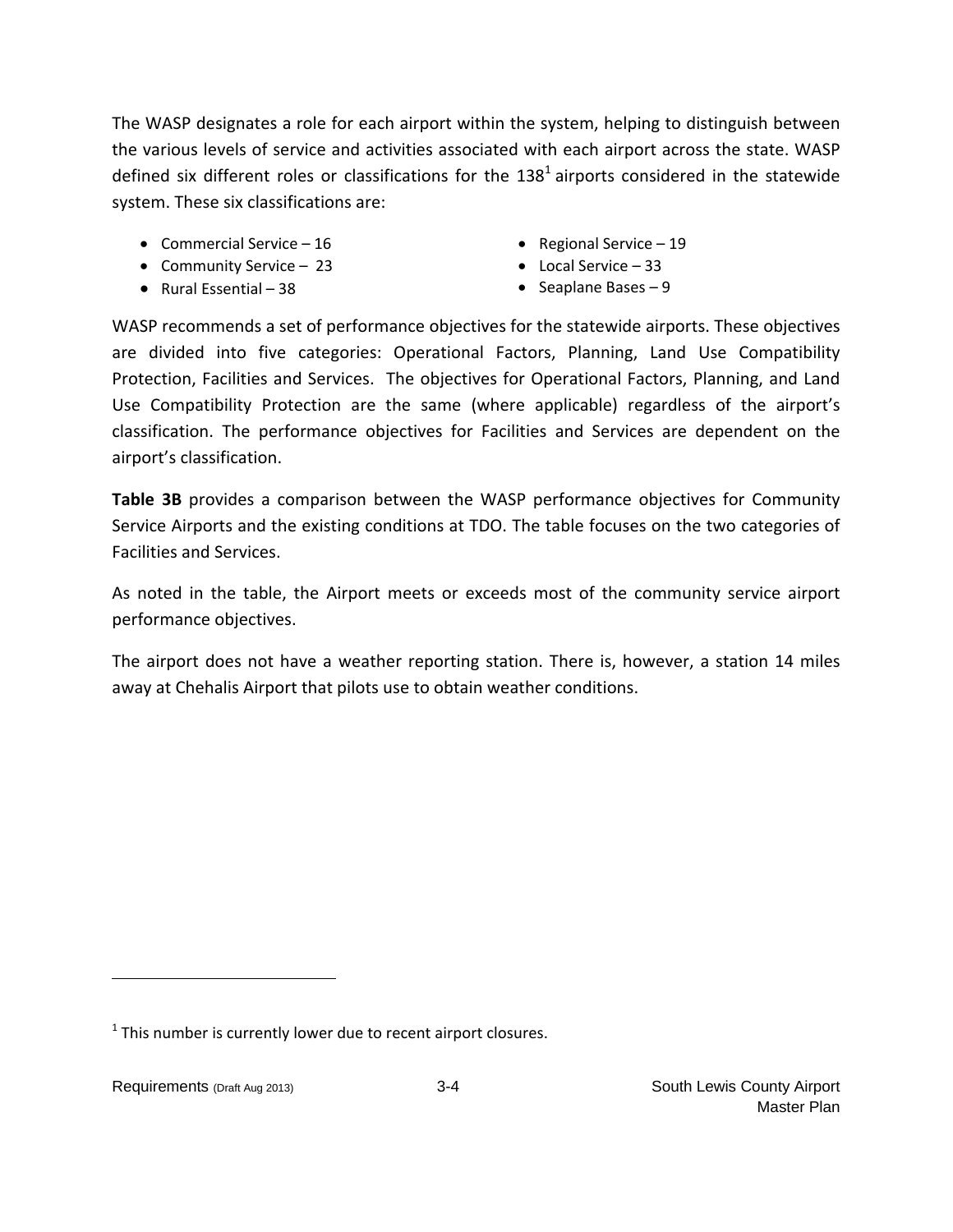| <b>Facility/Service</b>       | Performance<br>Objective     | <b>TDO Existing</b>                     |   |
|-------------------------------|------------------------------|-----------------------------------------|---|
| Runway Length                 | 3,200 feet                   | 4,479 feet                              |   |
| Taxiway                       | Parallel                     | Parallel                                |   |
| Instrument Approach           | 1 mile visibility<br>minimum | RNAV GPS - 1 mile<br>visibility minimum |   |
| Lighting                      | Medium Intensity             | MIRL and REIL                           | ✓ |
| Visual Glide Slope Indicators | Must be Provided             | VASI on RWY 6<br>PAPI on RWY 24         |   |
| <b>Weather Reporting</b>      | Super-Unicom                 |                                         |   |
| <b>Fuel Sales</b>             | 100LL                        | 100LL                                   |   |
| <b>Maintenance Service</b>    | Minor                        | Minor                                   |   |

## **Table 3B: WASP Performance Objectives and Existing Conditions**

*Source: WASP, 2009; Chapter 1, Inventory. Performance Objectives for Community Service Airports* 

# **AIRSIDE DEMAND/CAPACITY ANALYSIS**

As indicated in Chapter Two, Forecasts, the airport is expected to serve more than 19,400 operations annually by 2032. Assessing the current capacity of the airfield is important to identify whether there are any improvements needed to accommodate the forecast demand.

The capacity analysis is based on FAA AC 150/5060‐5, Airport Capacity and Delay. Additionally, ACRP Report 79 published by the Transportation Research Board (TRB) in 2012 provides a Prototype Airfield Capacity Spreadsheet Model that is "built on base calculations following the theory in the FAA Airfield Capacity Model (ACM) and applies variable separation, spacing and clearance standards following the guidelines included in FAA JO 7110.65, Air Traffic Control, and FAA EM‐78‐8A, Parameters of Future ATC Systems Relating to Airport Capacity/Delay." The spreadsheet model provided by the TRB was used to calculate the airfield capacity at TDO.

There are two measures of capacity that have been used in airport planning, they are:

 **Hourly capacity:** considers the throughput during a typical busy hour. Factors such as percentage of arrivals, runway crossings, and taxiway exit locations are considered to arrive at an hourly number of aircraft that can use the airfield without undue delays.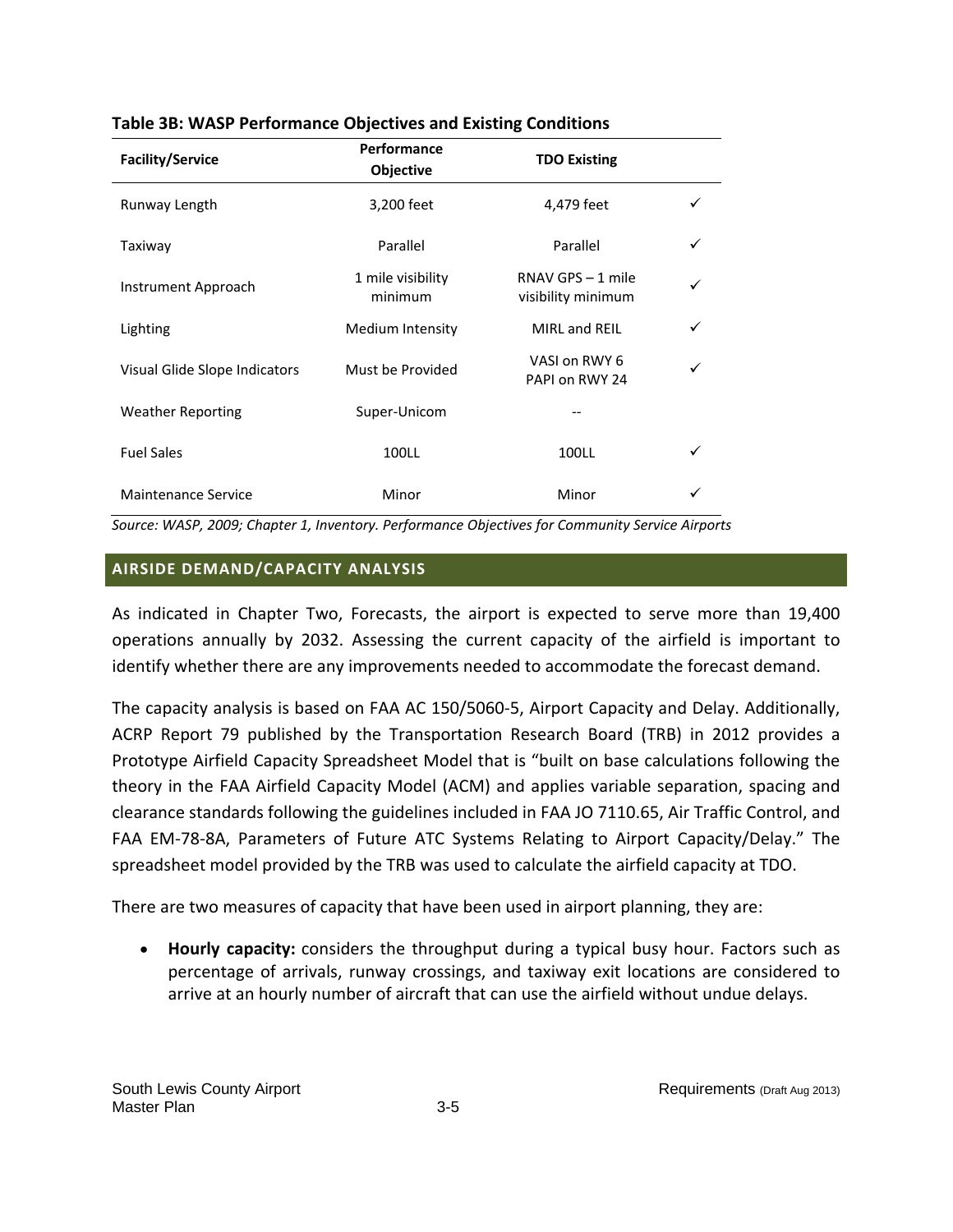**Annual Service Volume (ASV):** is an estimate of the number of aircraft operations that can be accommodated in one year. This measure is used to program additional runways, and/or modified taxiway exits.

Airfield capacity improvements should generally be planned and programmed when the airport reaches 60% of its capacity. Construction of these improvements should begin before or upon the reaching 80% of its capacity.

In calculating the Airport's ASV, the projections of annual operations by the fleet mix specified in Chapter Two were used. The analysis considered various factors including airfield layout, meteorological conditions, runway conditions, runway use, aircraft mix, percent arrivals, percent touch-and-go's, and exit taxiway locations. The demand characteristics that are relevant to calculating airfield capacity are the mix of aircraft types that utilize the airport in the design hour along with the percentage of arrivals and the percentage of touch‐and‐go operations as well as the percentage of IFR operations. Aircraft types are classified according to size as shown below.

- **Class A:** Small single engine aircraft weighing less than 12,500 pounds
- **Class B:** Small twin engine aircraft weighing less than 12,500 pounds
- **Class C:** Aircraft weighing between 12,500 pounds and 300,000 pounds
- **Class D:** Aircraft weighing more than 300,000 pounds

The Annual Service Volume for TDO was calculated at 213,000 operations. With operations forecast to reach 19,426 by 2032, the Airport will only reach nine percent of its capacity within the 20‐year planning period.

# **AIRSIDE DESIGN STANDARDS**

FAA design standards listed in AC 150/5300‐13A, *Airport Design*, guide the planning and development of airside facilities at an airport. This section provides a brief description of some of these design standards contained in AC 150/5300‐13A, and identifies the conditions unique to the South Lewis County Airport that influence design recommendations.

The FAA is responsible for the overall safety of civil aviation in the United States and all of the design standards in AC 150/5300‐13A are primarily driven by safety. Other factors that influence the design standards included in the AC are efficiency and utility.

The changes that affect the safety and efficiency of aviation are constantly evolving as the aviation industry continues its rapid development. AC 150/5300‐13A (dated September 2012), replaced and cancelled AC 150/5300‐13, *Airport Design*, which was originally published in 1989,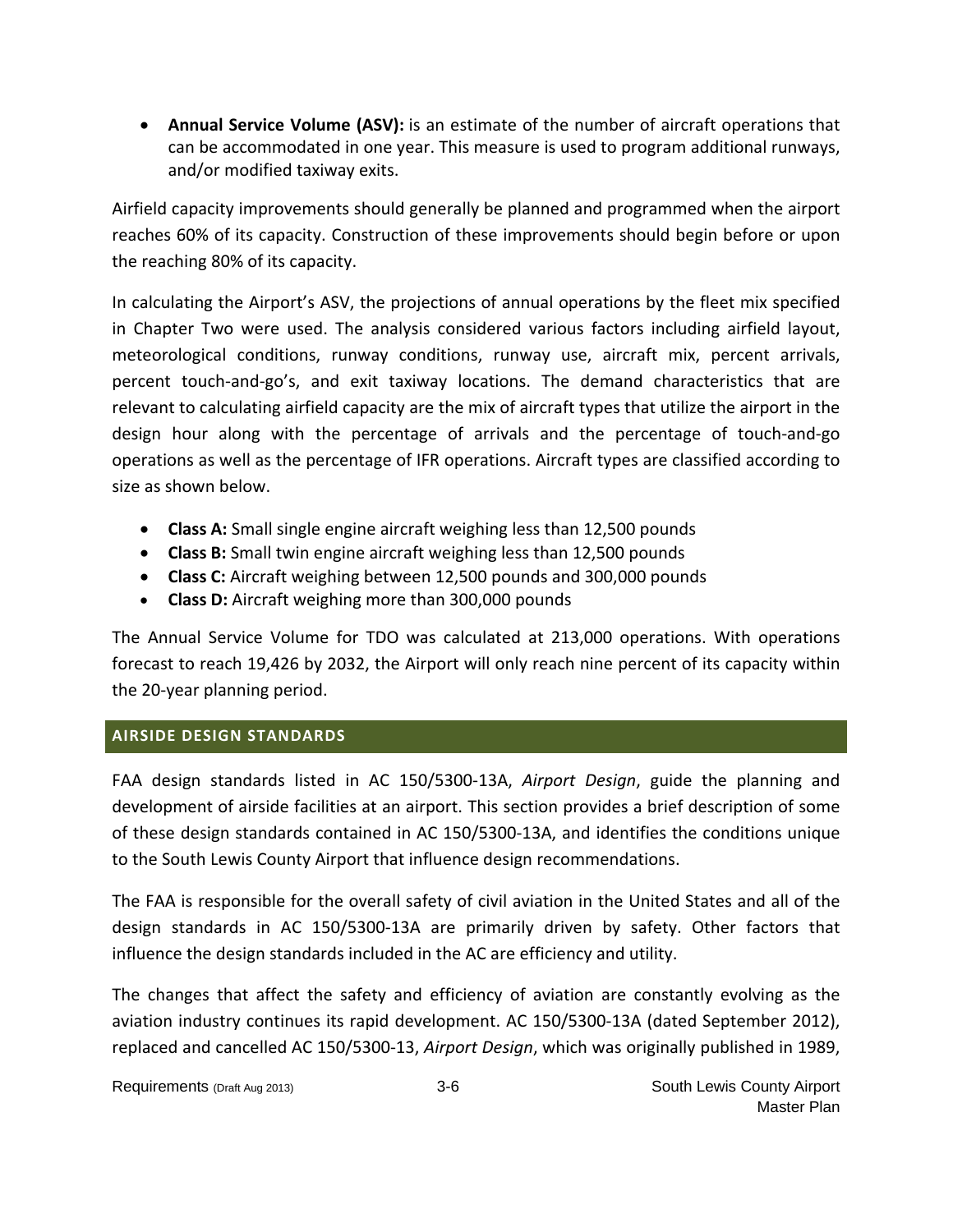with changes through 2012. AC 150/5300-13A includes various clarifications and introduces new terms and concepts. This section will provide a brief summary of some of these new concepts and discuss their application to TDO.

# DESIGN AIRCRAFT AND RUNWAY DESIGN CODE

The planning and design of airfield facilities is primarily based on the types of aircraft using or forecast to use the airport. The design aircraft is the most demanding aircraft operating or forecast to operate at that facility on a "regular basis", which the FAA defines as an aircraft with more than 500 or more itinerant operations annually. Characteristics of the design aircraft, such as approach speed, wingspan, tail height, main gear width, cockpit to main gear length, aircraft weight, and takeoff and landing distances influence the dimensions of airfield facilities and protected surfaces. **Table 3C** shows the various aircraft characteristics and the related design components that they influence. It is important to note that the design aircraft may be a specific aircraft type, or a composite of aircraft characteristics.

| <b>Aircraft Characteristics</b>                | <b>Design Components</b>                                                                                                          |
|------------------------------------------------|-----------------------------------------------------------------------------------------------------------------------------------|
| Approach Speed                                 | RSA, ROFA, RPZ, runway width, runway-to-taxiway<br>separation, runway-to-fixed object                                             |
| Landing and Takeoff Distance                   | Runway Length                                                                                                                     |
| Cockpit to Main Gear Length<br>(CMG)           | Fillet design, apron area, parking layout                                                                                         |
| <b>Outer to Outer Main Gear</b><br>Width (MGW) | Taxiway width, fillet design                                                                                                      |
| Wingspan/Tail Height                           | Taxiway and apron OFA, parking configuration, hangar<br>locations, taxiway-to-taxiway separation, runway to<br>taxiway separation |

*Source: FAA AC 150/5300‐13A*

The Airport Reference Code (ARC), also presented at the end of Chapter Two, Forecasts, represents the airport's highest Runway Design Code (RDC) for planning and design purposes. The Runway Design Code (RDC) is based on planned development and signifies the design standards to which the runway is to be built. The RDC is composed of three components, the Aircraft Approach Category (AAC), the Airplane Design Group (ADG) and the visibility minimums.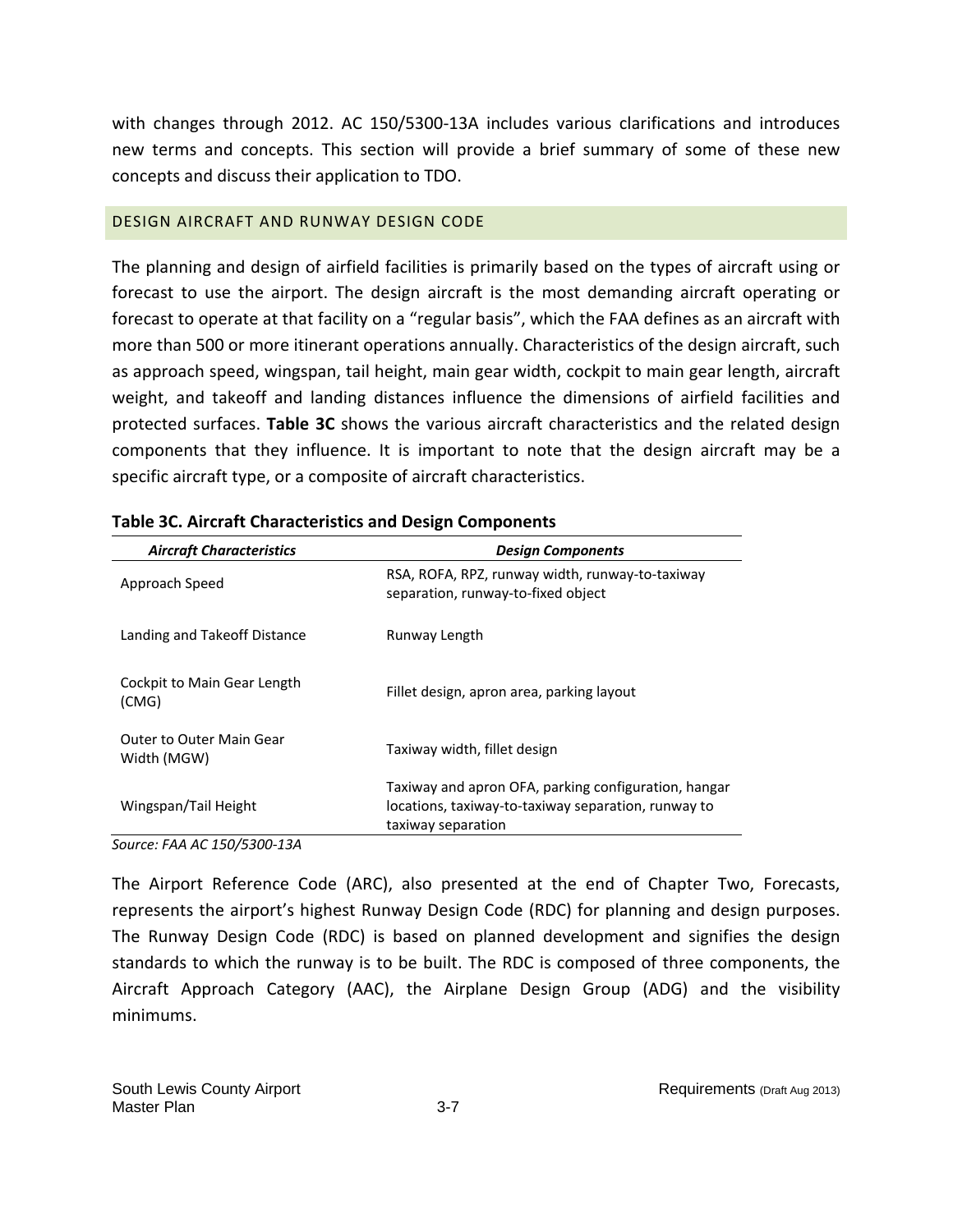The first component, AAC, is depicted by a letter (A through E) and relates to the approach speed of the design aircraft. The second component, ADG, is depicted by a Roman numeral (I through VI) and relates to either the aircraft wingspan or tail height (physical characteristics), whichever is most restrictive. The third component relates to runway visibility minimums as expressed in Runway Visual Range (RVR) equipment measurements. RVR‐derived values represent feet of forward visibility that have statute mile equivalents (e.g. 2400 RVR =  $\frac{1}{2}$ -mile). For runways that are designed for visual approach use only, this component would read "VIS."

**Table 3D** summarizes the Runway Design Code (RDC) classifications, which is similar to the ARC discussion in Chapter Two. This information is essential in understanding the airside requirements and what drives the airside component of the development alternatives in the next chapter.

| <b>Aircraft Approach Category (AAC)</b> |                                                                                 |                  |  |
|-----------------------------------------|---------------------------------------------------------------------------------|------------------|--|
| <b>AAC</b>                              | Approach Speed                                                                  |                  |  |
| A                                       | Less than 91 knots                                                              |                  |  |
| B                                       | 91 knots to 120 knots                                                           |                  |  |
| C                                       | 121 knots to 140 knots                                                          |                  |  |
| D                                       | 141 knots to 165 knots                                                          |                  |  |
| E                                       | Approach speed 166 knots or more                                                |                  |  |
|                                         | Airplane Design Group (ADG)                                                     |                  |  |
| Group #                                 | Tail Height (ft)                                                                | Wingspan (ft)    |  |
|                                         | < 20'                                                                           | < 49'            |  |
| $\mathbf{I}$                            | $20'$ to $< 30'$                                                                | 49' to $<$ 79'   |  |
| Ш                                       | $30'$ to $< 45'$                                                                | $79'$ to < 118'  |  |
| IV                                      | 45' to $< 60'$                                                                  | 118' to $<$ 171' |  |
| V                                       | $60'$ to < $66'$                                                                | 171' to $< 214'$ |  |
| VI                                      | $66'$ to < $80'$                                                                | 214' to < 262'   |  |
| <b>Approach Visibility Minimums</b>     |                                                                                 |                  |  |
| RVR (ft)                                | <b>Flight Visibility Category (statue mile)</b>                                 |                  |  |
| 4000                                    | Lower than 1 mile but not lower than 3/4 mile (APV 3/4 but< 1<br>mile)          |                  |  |
| 2400                                    | Lower than $\frac{3}{4}$ mile but not lower than $\frac{1}{2}$ mile (CAT-I PA)  |                  |  |
| 1600                                    | Lower than $\frac{1}{2}$ mile but not lower than $\frac{1}{4}$ mile (CAT-II PA) |                  |  |
| 1200                                    | Lower than 1/4 mile (CAT-III PA)                                                |                  |  |

#### **Table 3D. Runway Design Code Classifications**

*Source: FAA AC 150/5300‐13A*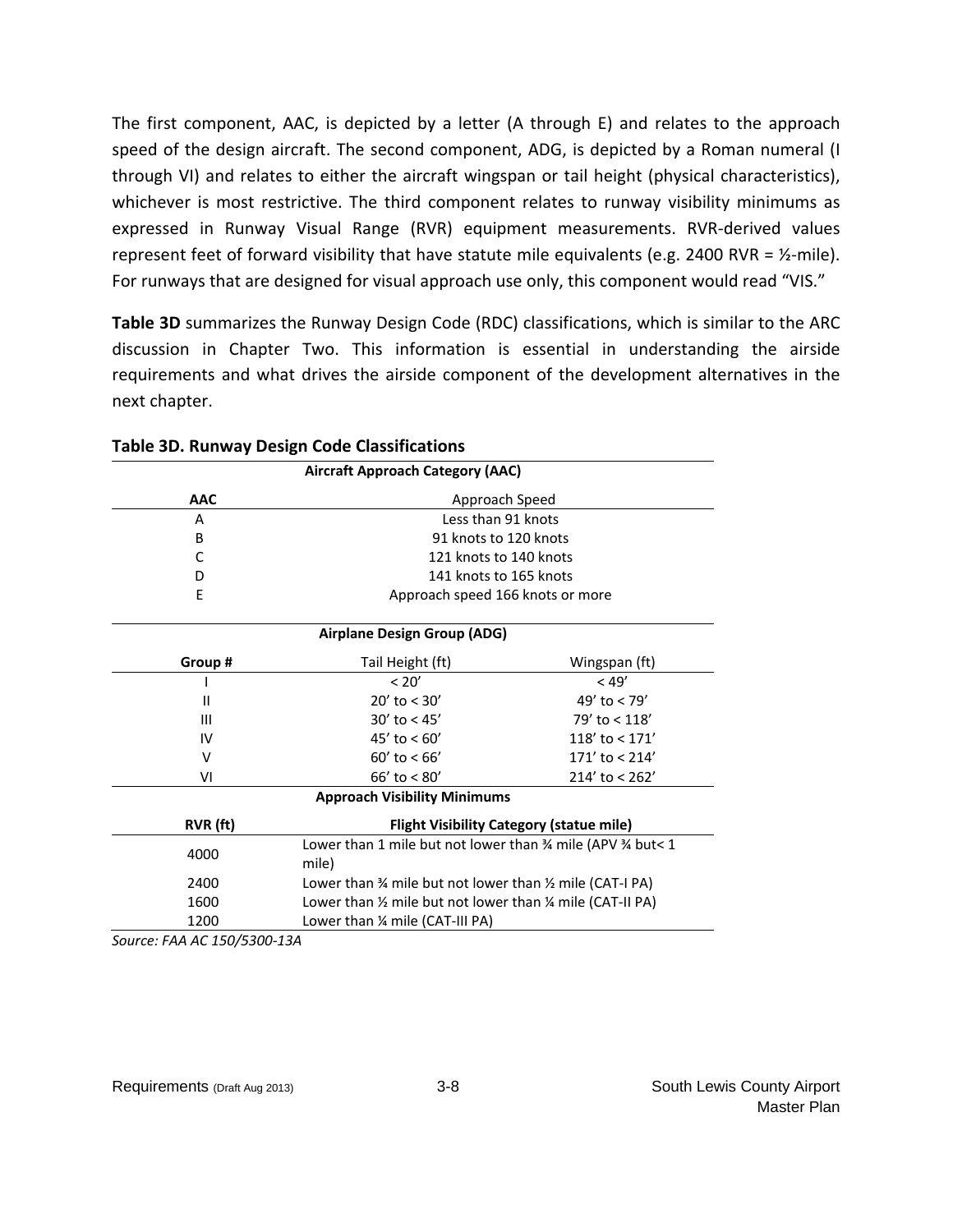## TAXIWAY DESIGN GROUP

Under former guidance, taxiway design was based on Airplane Design Group (ADG). In the updated AC 150/5300‐13A, taxiway design is based on a newly established Taxiway Design Group (TDG), which is based on the overall Main Gear Width (MGW) and the Cockpit to Main Gear (CMG) distance. There are seven (1 through 7) TDG classifications. With respect to TDO, all taxiway lateral clearances should be planned for TDG 2 lateral clearances on the Airport Layout Plan.

# DESIGN STANDARDS FOR SOUTH LEWIS COUNTY AIRPORT

The most demanding aircraft currently operating at the Airport on a "regular" basis belong to the B‐I family. It is expected that operations by B‐II aircraft will surpass the 500 annual operations threshold by 2022, or the mid‐term of the planning window.

There are two instrument approach procedures published for the Airport, RNAV (GPS) Runway 6 and RNAV (GPS) Runway 24. These approaches require Navigation using Global Positioning System satellites and provide visibility minimums as low as one mile for Category A and B aircraft. It should be noted that many of the smaller aircraft using the airport are not equipped to use these approaches and rely on Visual Approach Procedures. Based on the above description, TDO currently has an RDC of B‐I. This RDC is forecast to change to B‐II by 2022. The FAA has also introduced the Runway Reference Code (RRC) which is comprised of the same three components as the RDC; however, RRC describes the current operational capabilities of a runway where no special operating procedures are necessary. The current RRC is B‐I. The RRC is forecast to change to B‐II by 2022. Requirements for both RRC classifications will be discussed throughout this chapter. As previously mentioned, taxiway standards will be determined based on the current and forecast classification of TDG 2.

# **RUNWAY REQUIREMENTS**

# NUMBER AND ORIENTATION OF RUNWAYS

The number of runways on a field is typically driven by activity levels and/or wind coverage. Busy airports often provide parallel runways to accommodate their high activity levels while minimizing delay. The South Lewis County Airport's low activity levels are easily accommodated by a single runway.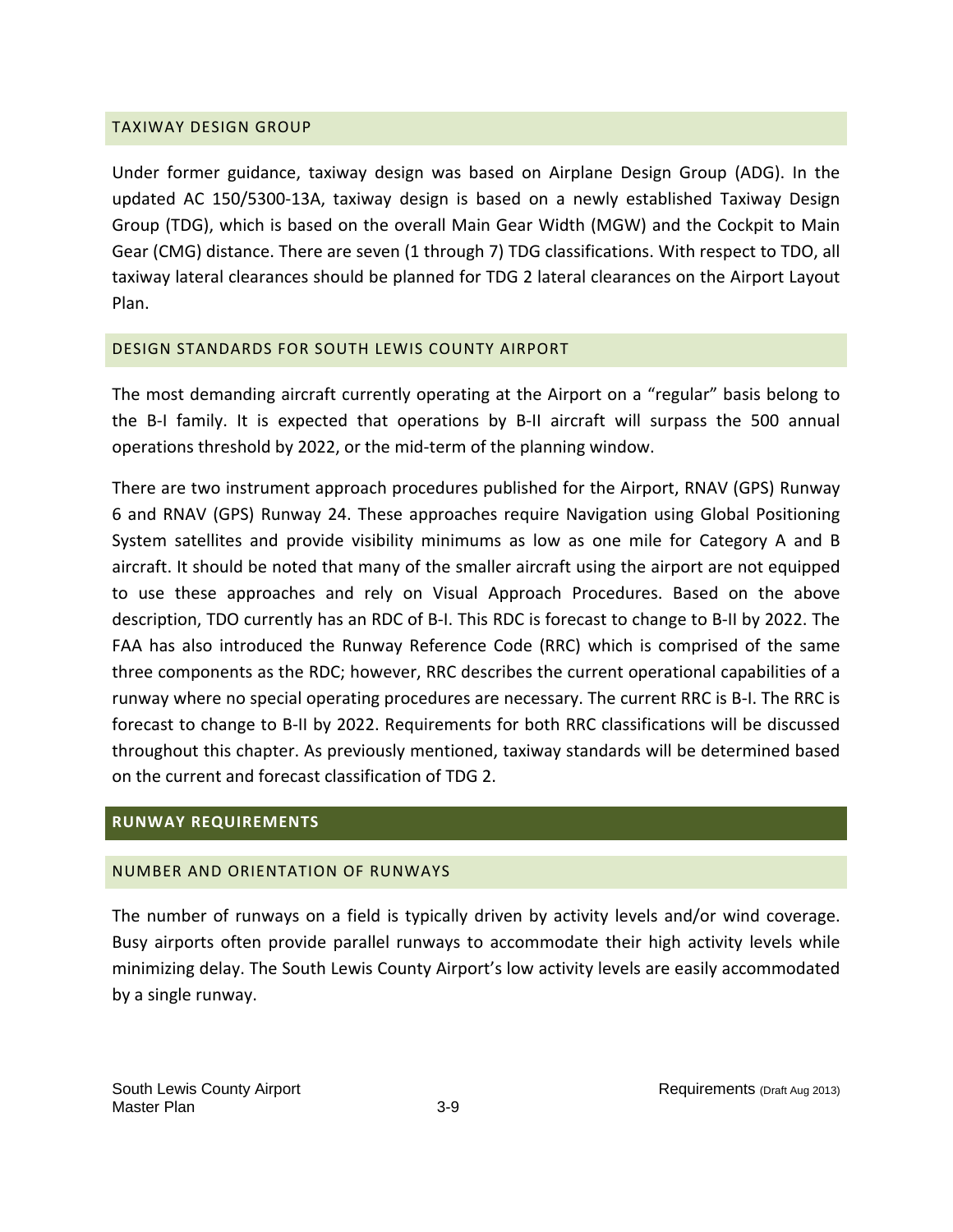FAA design standards recommend additional runway orientations when the primary runway orientation provides less than 95 percent wind coverage. This section will analyze the orientation of Runway 6‐24. FAA has established crosswind limits of 10.5 knots for general aviation A‐I and B‐I aircraft, 13 knots for A‐II and B‐II general aviation aircraft and 16 knots for transport aircraft A‐III, B‐III and C‐I through D‐III. Aircraft in approach category IV (A‐IV through D‐VI) have a crosswind limit of 20 knots.

Wind data for the period of 1990‐1999 was obtained from the National Climatic Data Center (NCDC) and used in the wind rose analysis for TDO. The results of the wind analysis are provided in **Table 3F**.

# **Table 3F. All Weather Wind Coverage Analysis**

| Crosswind Component | $10.5$ knots | 13 knots | 16 knots |
|---------------------|--------------|----------|----------|
| Wind Coverage       | 95.71%       | 97.54%   | 99.36%   |

*Source: National Oceanic and Atmospheric Administration, National Climatic Data Center, Station 72683 Scappoose, Oregon. Period of Record: Jan 2001‐Dec 2009*

Based on this all-weather wind analysis for TDO, the existing single-runway configuration provides acceptable wind coverage (i.e., in excess of 95.71%) for each of the crosswind components (10.5 knots, 13 knots and 16.5 knots).

# RUNWAY LENGTH

Runway 6‐24 is the Airport's only runway. It has an effective length of 4,479 feet, which is less than its previous 5,000‐foot length before relocated thresholds were established to comply with FAA design standards for obstacle clearance slope and runway safety area.

As previously stated, the Airport is classified by the Washington Aviation System Plan (WASP) as a Community Service Airport for which the objective runway length is 3,200 feet. However, this length is a recommended minimum length for system planning. Runway length requirements for master planning purposes are based on existing and forecast airport user needs and the County's long‐term vision.

FAA AC 150/5325‐4B, *Runway Length Requirements for Airport Design*, specifies the use of the 5‐Step procedure for determining runway length requirements for purposes of airport design.

It is important to note that, for small aircraft with a maximum takeoff weights (MTOW) of 12,500 pounds or less and larger aircraft with an MTOW of more than 12,500 pounds (up to and including 60,000 pounds), the use of the runway length curves specified by AC 150/5325‐4B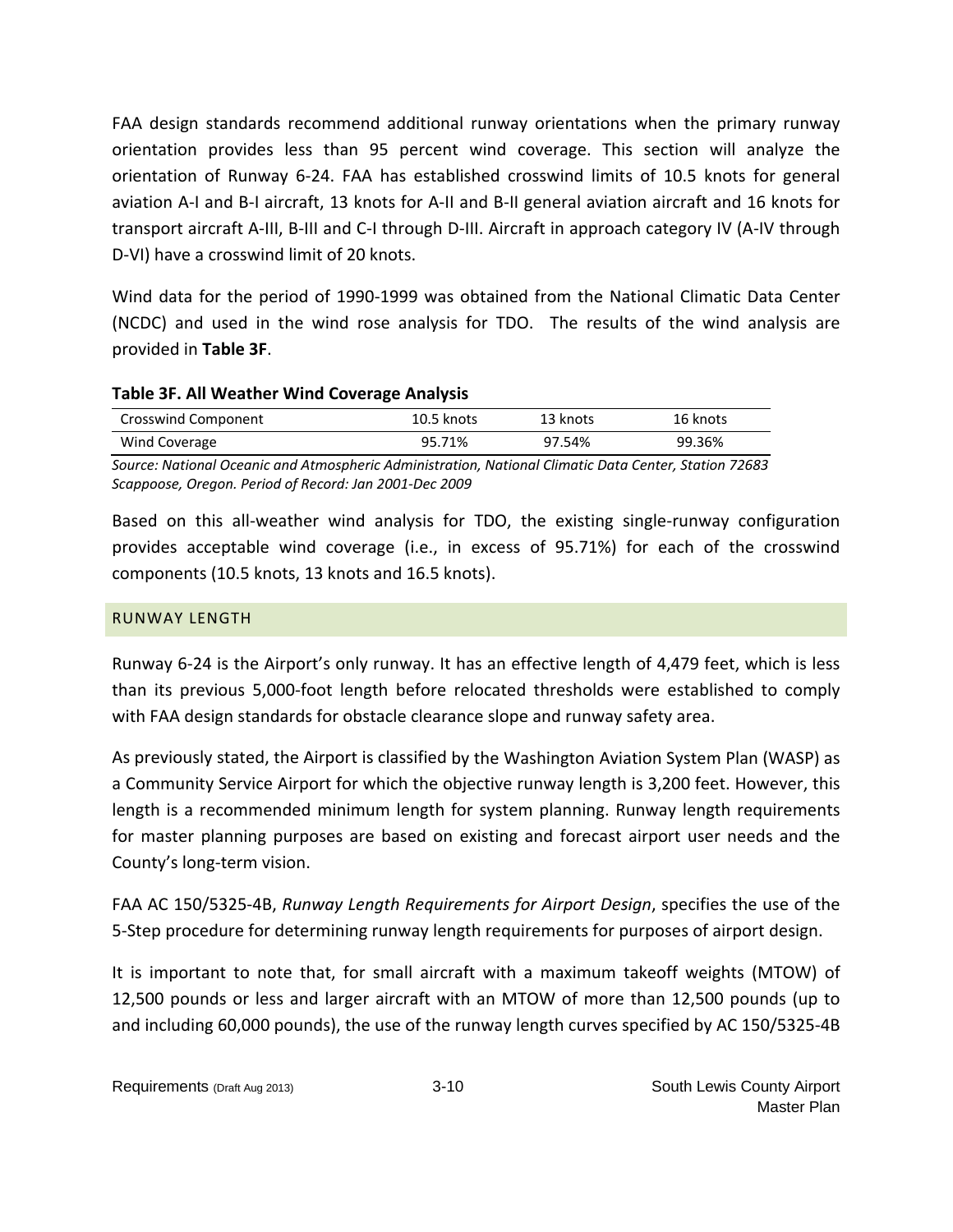generates runway lengths equivalent to those generated using the FAA Airport Design Computer Program. The runway length requirements are influenced by various variable that include the airport's elevation (374 feet), the effective runway gradient (0.41%) and the Mean Maximum Temperature of the hottest month (78.9 Degrees F).

The analysis shows that the existing effective runway length of 4,479 feet is sufficient to serve small airplanes (less than 12,500 lbs.); these are the primary users of the runway today. The existing runway length is not sufficient to serve large airplanes (more than 12,500 lbs. but less than 60,000 lbs.) even when these airplanes are at 60 percent of their useful load. For large airplanes to use the runway, they must take a weight penalty of around 50% of their useful load. **Table 3G** illustrates the results of the runway length analysis.

## **Table 3G. FAA Runway Lengths**

| Mean daily maximum temperature of the hottest month 78.80 F.      |  |
|-------------------------------------------------------------------|--|
| Maximum difference in runway centerline elevation 20 feet         |  |
| Length of haul for airplanes of more than 60,000 pounds 500 miles |  |
| Dry runways                                                       |  |

#### **RUNWAY LENGTHS RECOMMENDED FOR AIRPORT DESIGN**

| Small airplanes with approach speeds of less than 30 knots  310 feet |  |  |  |
|----------------------------------------------------------------------|--|--|--|
| Small airplanes with approach speeds of less than 50 knots  830 feet |  |  |  |
| Small airplanes with less than 10 passenger seats                    |  |  |  |
|                                                                      |  |  |  |
|                                                                      |  |  |  |
| 100 percent of these small airplanes 3630 feet                       |  |  |  |
| Small airplanes with 10 or more passenger seats 4140 feet            |  |  |  |

| Large airplanes of 60,000 pounds or less                                 |  |
|--------------------------------------------------------------------------|--|
| 75 percent of these large airplanes at 60 percent useful load 4830 feet  |  |
| 75 percent of these large airplanes at 90 percent useful load 6200 feet  |  |
| 100 percent of these large airplanes at 60 percent useful load 5320 feet |  |
| 100 percent of these large airplanes at 90 percent useful load 7730 feet |  |

Airplanes of more than 60,000 pounds . . . . . . . . . . . . . Approximately 5140 feet *Source: Chapter 2 of AC 150/5325‐4A, Runway Length Requirements*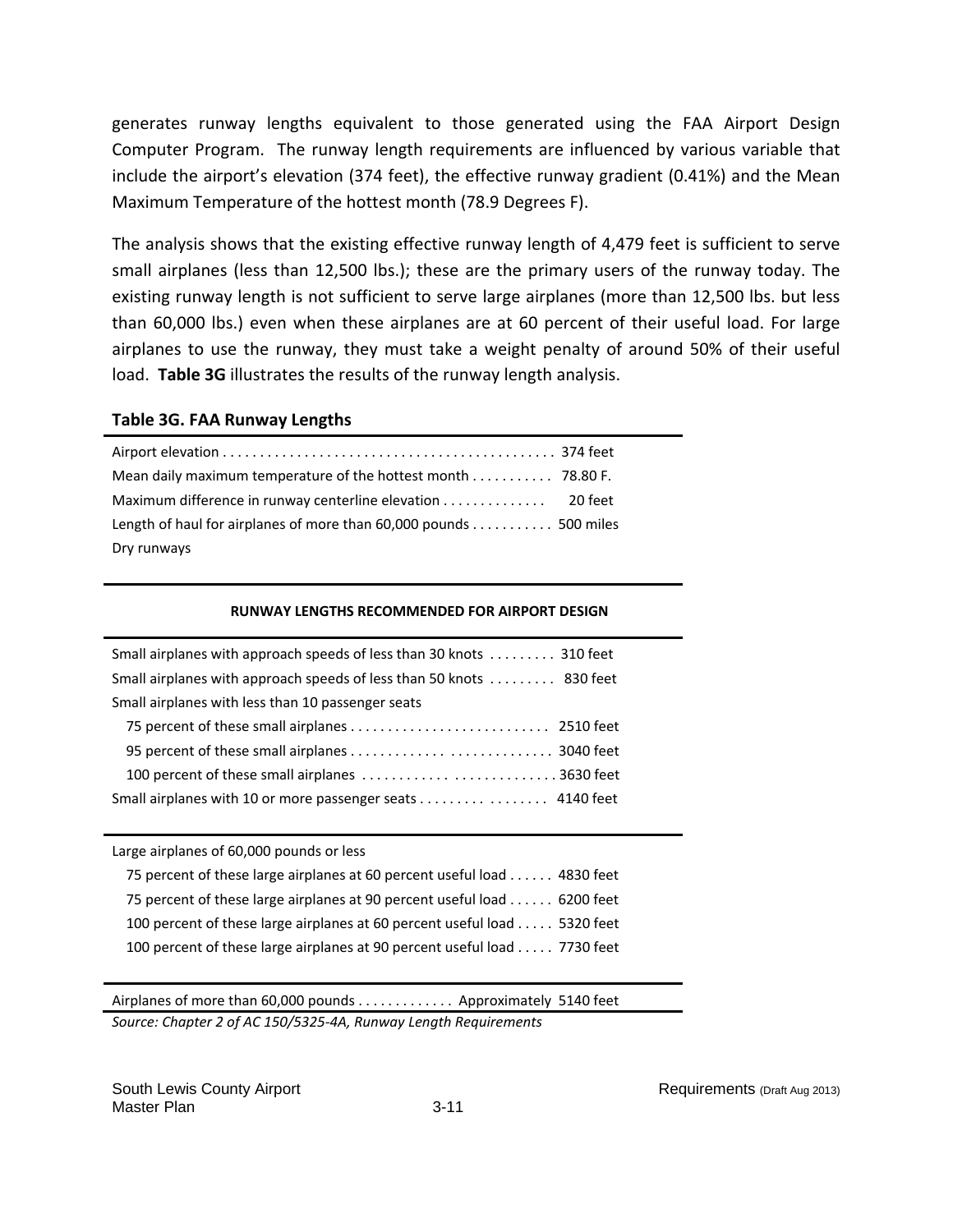The Airport is projected to upgrade to a B-II facility by 2022, so operations by large aircraft are anticipated to increase. While the King Air—a small aircraft (weighing 12,500 lbs. or less)—is projected to be the future critical aircraft, the County should consider protecting for a longer runway up to 6,200 feet beyond the 20‐year planning period.

## RUNWAY WIDTH

B-I runways with visibility minimums not lower than 34 mile require a width of 60 feet. The requirement increases to 100 feet for visibility minimums lower than ¾ mile.

B-II runways with visibility minimums not lower than 34 mile require a width of 75 feet. The requirement increases to 100 feet for visibility minimums lower than ¾ mile.

Runway 6‐24's current width of 150 feet exceeds the requirements for B‐I and B‐II runways. When the runway was rehabilitated in 2003, the FAA funded the 75‐foot width for a B‐II runway and the County funded the 37.5 feet on either side. The additional runway width translates to added maintenance costs, but the County prefers the wider runway for enhanced operational safety during crosswinds.

# RUNWAY PAVEMENT

Runway 6‐24 has a pavement strength rating of 25,000 pounds Single Wheel Loading (SWL) with no Dual Wheel Loading (DWL) strength rating. The last runway pavement maintenance project took place in 2012 when cracks were sealed. The runway pavement appears to be in good condition.

A recent pavement inspection was completed by Washington State Department of Transportation (WSDOT) in August of 2012. The inspection provided PCI values for the various pavement sections on the airfield. PCI value is a numerical rating of the pavement condition that ranges from 0 to 100, with 0 being the worst possible condition and 100 being the best possible condition.

The inspection found that TDO's runway pavement has a PCI rating of 85 and the runway shoulders have a PCI of 94. WASP 2009 recommends that runway pavements at all airports in the State have a PCI of 75. The plan also recommends a PCI of 70 for taxiways and aprons.

Based on the inspection results, the runway pavement is considered to be in good to fair condition. The continuous maintenance of the pavement is necessary to ensure its operational safety and reduce costs by delaying costly runway repaving projects. Additionally, the decision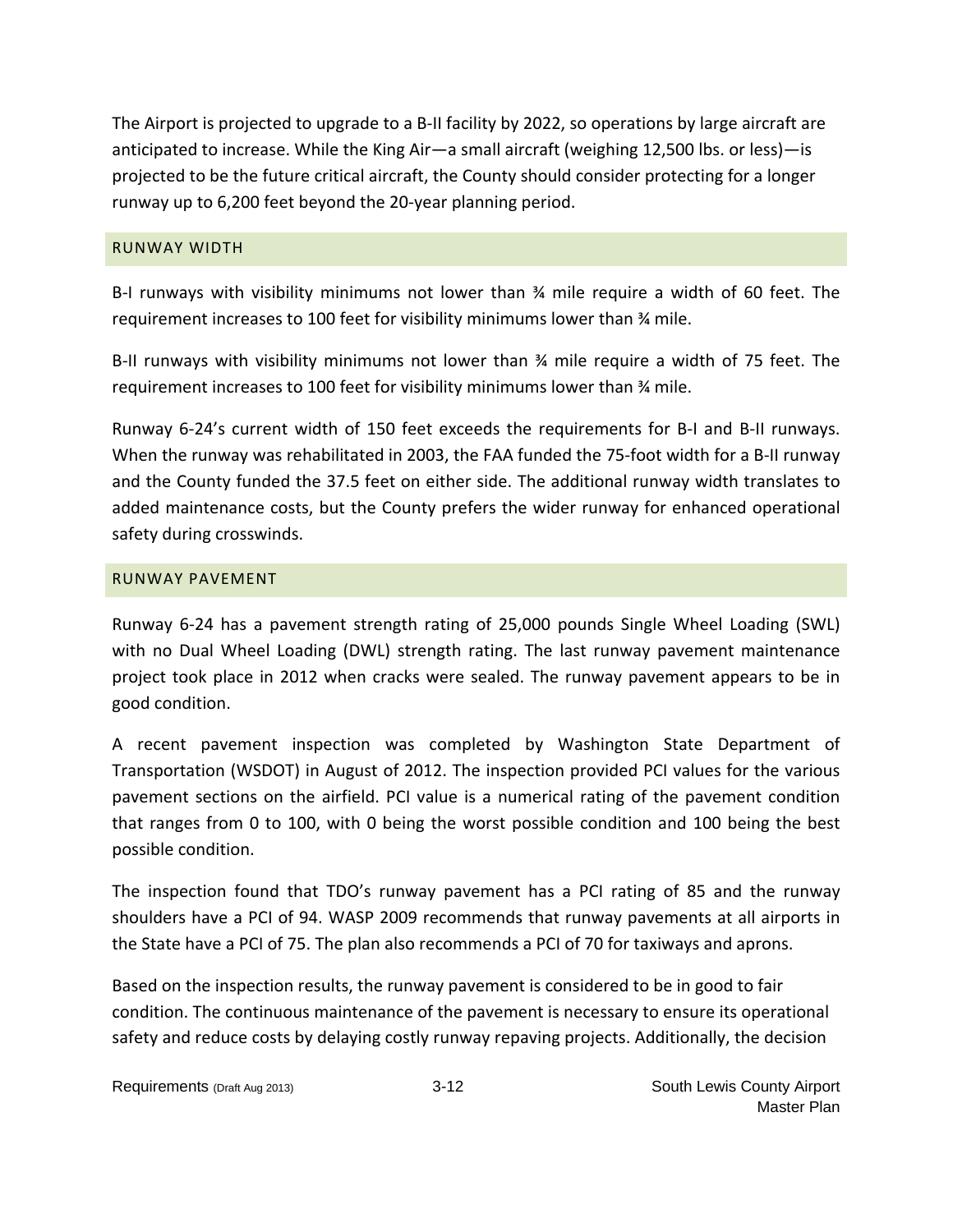as to whether to decrease the width of the runway will influence the timing of any future runway re‐pavement project. Maintenance work such as crack seal, fog seal is recommended in five to eight years. Pavement beyond the 75‐foot center of the runway is not eligible for FAA funding, since 75 feet is the FAA design standard applied to the TDO runway.

Pavement strength required for the planning period is a minimum of 12,500 pounds SWL, but increased operations are anticipated by large aircraft through 2032 and beyond.

# **TAXIWAYS REQUIREMENTS**

# TAXIWAYS WIDTH

Under former guidance, taxiway design was based on Airplane Design Groups (ADG). In the updated Advisory Circular AC 150/5300‐13A, taxiway design is based on newly established Taxiway Design Group (TDG), which is based on the overall Main Gear Width (MGW) and the Cockpit to Main Gear (CMG) distance.

The South Lewis County Airport's taxiway system consists of a full‐length parallel taxiway, designated as Taxiway A, with a 272‐foot runway to taxiway centerline separation. There are four connecting taxiways between the runway and Taxiway A designated as A1, A2, A3 and A4 from west to east. Connecting taxiways A1 and A4 are located at Runway 6 and Runway 24 ends, respectively; A2 is at the east end of the building area and A3 is just east of midfield.

Parallel Taxiway A is 21 feet wide between connecting Taxiways A2 and A4, but 50 feet wide between A1 and A2, which is the westernmost 1,000-footstretch of taxiway in front of the building area. Taxilanes off this portion of Taxiway A serve the aircraft hangar areas. Since TDG 2 requires a 35‐foot wide taxiway, more than 3500 feet of Taxiway A requires widening.

Additionally, the airport has plans to develop a 14‐acre area south of the runway. Development of this area would require the construction of a taxiway system to serve the development area. Some environmental studies and initial permitting efforts have been conducted for the development of a new parallel taxiway to serve the 14‐acre parcel. The development south of the runway will provide additional hangar space as well as tiedown positions, allowing for the relocation of the aircraft tiedowns in the Runway Object Free Area.

It should be noted that taxiway improvements and the need for taxiway widening were commonly mentioned in the user survey responses.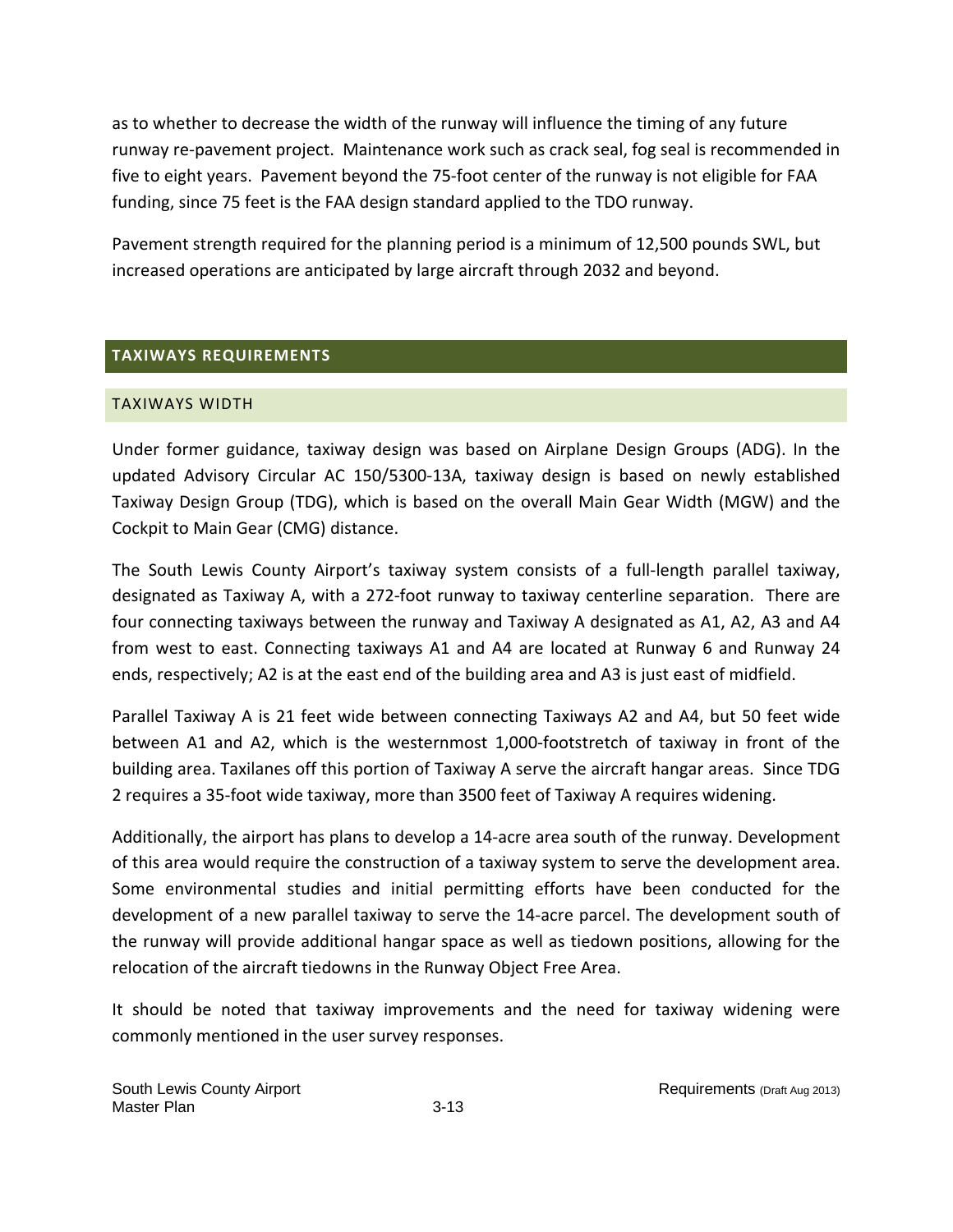## TAXIWAY AND TAXILANE PAVEMENT

The pavement inspection completed by Washington State Department of Transportation (WSDOT) in August of 2012 provided PCI ratings for the various taxiways and taxilanes on the airfield. Table 3H provides a summary of the PCI scores for the various taxiways and taxilanes.

| Table 3H. Taxiways/Taxilanes Pavement Ratings |            |           |
|-----------------------------------------------|------------|-----------|
| Taxiway/Taxilane Pavement                     | <b>PCI</b> | Condition |

| Taxiway/Taxilane Pavement                          | PCI  | Condition |  |
|----------------------------------------------------|------|-----------|--|
| Taxiway A1 & A2 (incl. 50' wide Taxiway A section) | 31   | Poor      |  |
| Taxiway A (21' wide section), A3 & A4              | 11   | Poor      |  |
| Taxilanes between Hangars                          | 7-32 | Poor      |  |

*Source: WSDOT Airport Pavement Management System Study, 2012*

As could be seen from Table 3H, all taxiway and taxilane pavements are in poor condition and require near‐term reconstruction.

Also, the taxilane at the far west side of the Airport has a gravel surface and should be asphalt‐ paved to reduce FOD on the adjacent taxiways.

# TAXIWAY SEPARATIONS AND INTERSECTIONS

The required runway to taxiway separation distance for B‐I and B‐II runways with visibility minimums not lower than ¾ mile is 225 feet and 240 feet, respectively. Therefore, the Airport's current runway to taxiway separation complies with FAA design standards for the planning period.

The taxiway and taxilane object free areas are based on the ADG of the most critical aircraft using the taxiway/taxilane. For an ADG of I, the taxiway object free area is 89 feet and the taxilane object free area is 79 feet. For ADG II, the taxiway object free area is 131 feet and the taxilane object free area is 115 feet. Existing and future taxiways/taxilanes should ensure these surfaces remain clear. According to the current ALP prepared during the last planning effort, there are hangars in portions of the taxilane object free area.

For enhanced safety, connecting taxiways should intersect runways at 90 degrees. Runway incursions are reduced with taxiways perpendicular to runways since this alignment increases pilot awareness of the runway intersection, markings, and signage. FAA AC 150/5300‐13A, (Sep 2012) emphasizes the critical importance of 90‐degree taxiway connections to the runway for safety purposes. Further, this guidance indicates that taxiways from the apron to the airfield should not provide direct access to the runway. In other words, the connecting taxiways should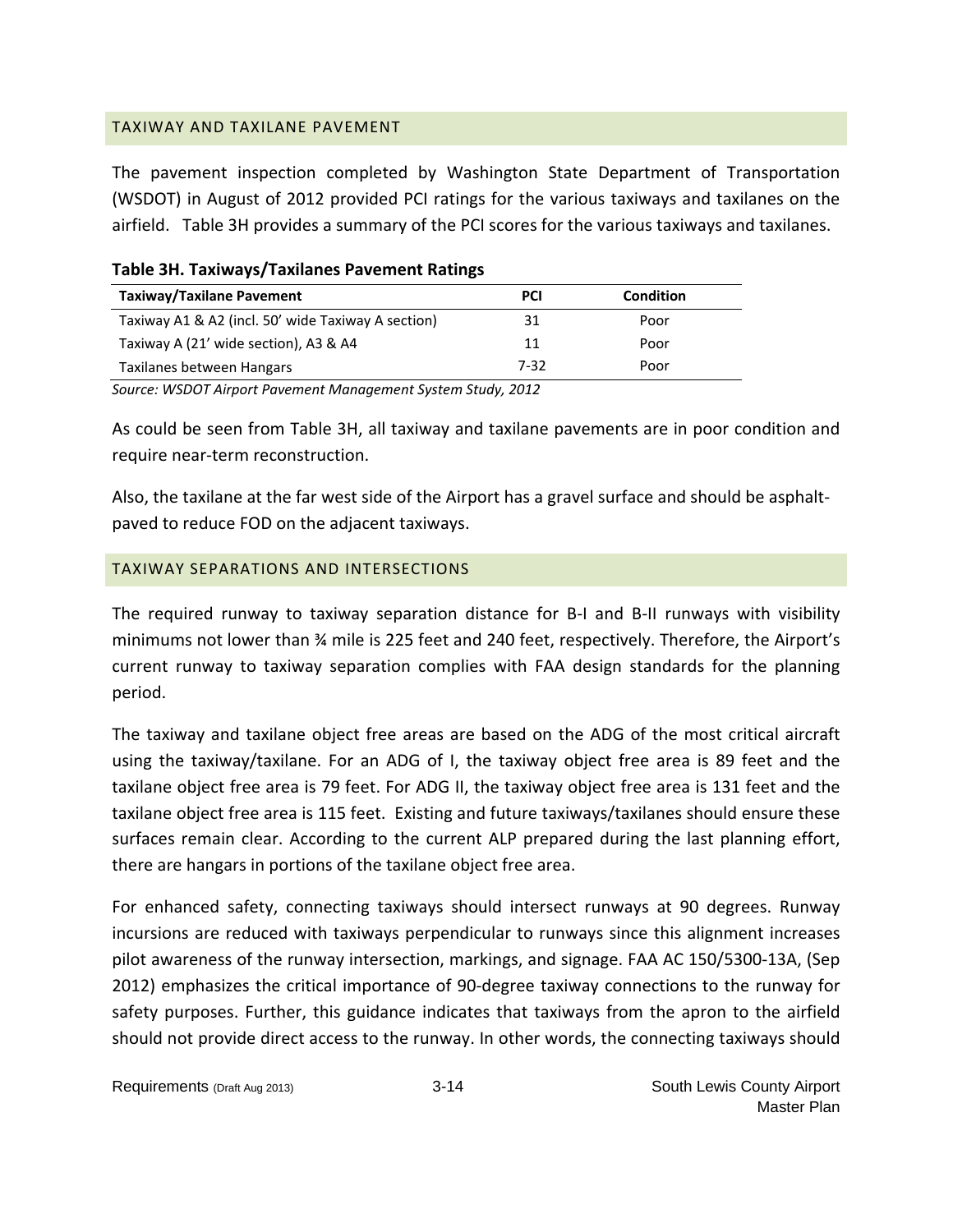require the pilot to make turns prior to runway access to increase pilot awareness of the active runway. Consequently, the County should plan all future taxiway connectors and consider realignment of others to comply with this new guidance.

## **OTHER AIRFIELD DESIGN STANDARDS**

This section examines several additional design standards that are outlined by the FAA and should be considered in the planning and design of airports. **Table 3I** provides a summary of the FAA design standards that are related to the current and forecast RDC for TDO. The table also presents the existing dimensions at TDO. As previously mentioned, the current RDC at TDO is B‐I and it is expected that the RDC will be upgraded to B‐II around 2022.

|                                                  | <b>Existing</b>  | <b>B-I and Visibility</b> | <b>B-II and Visibility</b> |
|--------------------------------------------------|------------------|---------------------------|----------------------------|
|                                                  | Runway 6-24      | not lower than 1 mi       | not lower than 1 mi        |
| <b>Other Runway Requirements</b>                 |                  |                           |                            |
| Runway Width                                     | <b>150 feet</b>  | 60 feet                   | 75 feet                    |
| Runway Safety Area                               |                  |                           |                            |
| Width                                            | 150              | 120                       | 150                        |
| Length beyond Runway End                         | 300              | 240                       | 300                        |
| Runway Object Free Area                          |                  |                           |                            |
| Width                                            | 400*             | 250                       | 400                        |
| Length Beyond Runway End                         | 200              | 200                       | 200                        |
| Runway Obstacle Free Zone                        |                  |                           |                            |
| Width                                            | 400              | 250                       | 400                        |
| Length beyond Runway End                         | 200              | 200                       | 200                        |
| Runway to Parallel Taxiway Centerline            | 272              | 225                       | 240                        |
| Runway Centerline to Parking Hold line           | 200              | 200                       | 200                        |
| <b>Other Taxiway Requirements</b>                |                  |                           |                            |
| Taxiway Width                                    | Varies, 21+ feet | <b>Based on TDG</b>       | Based on TDG               |
|                                                  |                  | 35 feet for TDG 2         | 35 feet for TDG 2          |
| Taxiway Object Free Area Width                   | $131*$           | 89                        | 131                        |
| Taxiway Safety Free Area Width                   | 79*              | 49                        | 79                         |
| Taxiway Centerline to Fixed or Movable<br>Object | $65.5*$          | 44.5                      | 65.5                       |

#### **Table 3I. Design Standards Matrix**

Source: AC 150/5300-13A. \*Aircraft using turf area between the taxiway runway for overflow parking may be *inside the Taxiway Object Free Area, Taxiway Safety Area, or Runway OFA.*

**Runway Safety Area (RSA):** The identification of the existing as well as the future RSA at an airport is important in order to ensure that it is located on airport property and is properly

South Lewis County Airport **Requirements (Draft Aug 2013)** Requirements (Draft Aug 2013) Master Plan 3-15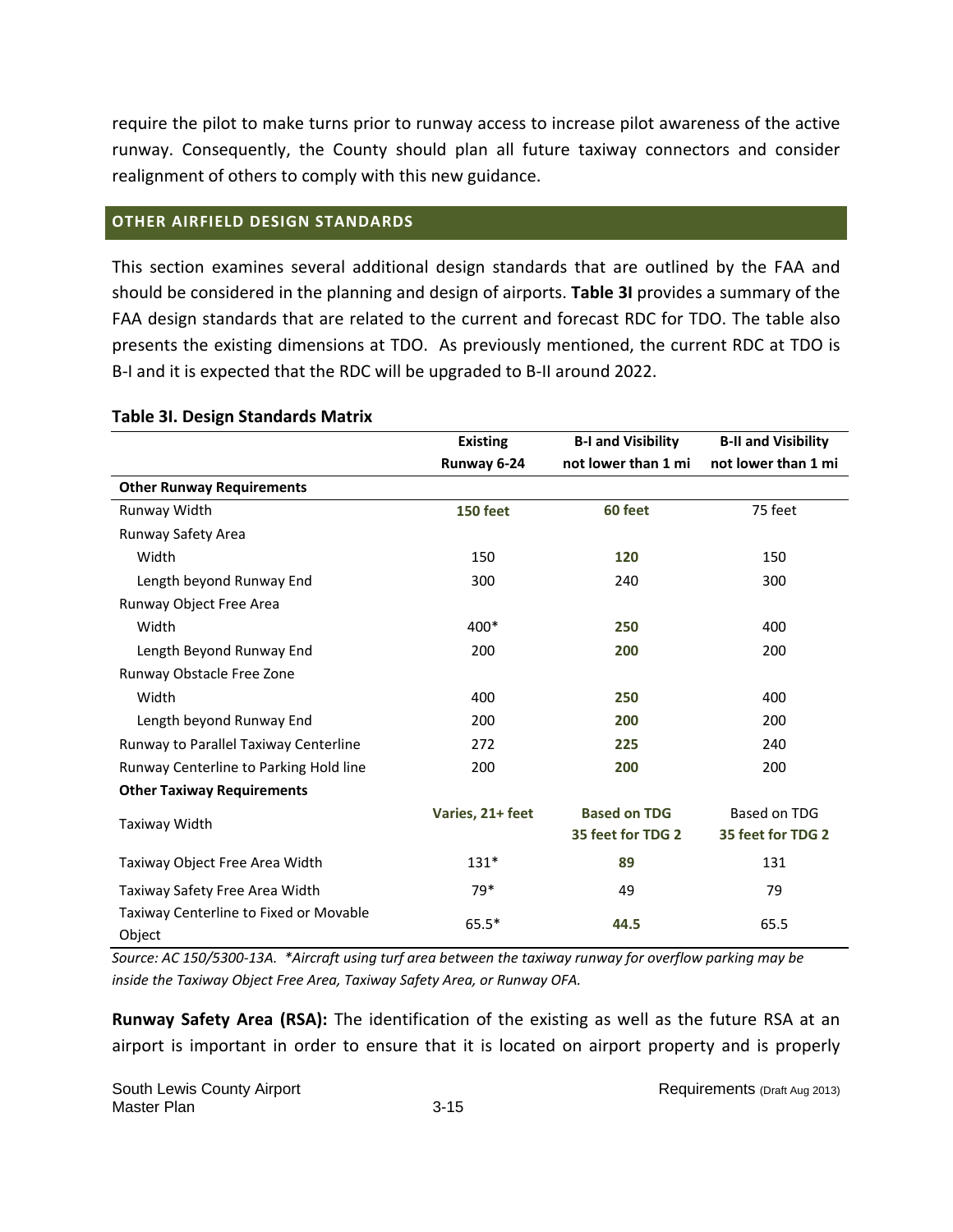cleared and graded to meet FAA standards. The Runway Safety Area is a defined surface surrounding the runway prepared or suitable for reducing the risk of damage to airplanes in the event of an undershoot, overshoot, or excursion from the runway. The RSA should be cleared and graded and have no potentially hazardous ruts, humps, depressions, or other surface variations. The RSA dimensions associated with B‐II standards and visibility minimums not lower than one mile are a width of 150 feet extending the full length of the runway plus 300 feet beyond the runway ends. The airport does meet these requirements. Changing Instrument Approach Visibility to less than ¾ mile would increase the RSA requirements.

**Runway Object Free Area (ROFA):** Like the RSA, the ROFA is centered on the runway centerline, extends beyond the runway ends, and is determined by the aircraft type and approach visibility minimums. The OFA is the same length as the RSA (runway length plus 300 feet on each runway end) but is wider (500 feet). The OFA must remain clear of objects at the RSA elevation, but it does not have a grading requirement. However, aircraft have parked on the turf south of the apron and Taxiway A, which is inside the ROFA. The ROFA should remain clear. It's important to note that changing Instrument Approach Visibility to less than % mile would increase the ROFA requirements.

**Runway Obstacle Free Zone:** The runway OFZ is a defined volume of airspace centered above the runway centerline. It is the airspace above a surface whose elevation at any point is the same as the elevation of the nearest point on the runway centerline. The standard OFZ for RDC B‐II aircraft is 400 feet wide and 200 feet beyond the runway end. The OFZ must remain clear of objects other than frangible NAVAIDs. Runway 6‐24 OFZ surface is clear of objects.

**Runway Protection Zone:** The purpose of the RPZ is enhancing the protection of people and property on the ground. The RPZ is a trapezoidal area centered about the extended runway centerline and beginning 200 feet from the runway end. Lewis County should have full control of the RPZ through fee simple ownership and/or easements. All objects should be clear of the RPZ but limited uses are permitted. There are currently two roads in the RPZ on the west end – Buckley Road and Jackson Highway. Development alternatives in the next chapter should address the roads in the RPZ. The County does not own the entire RPZ, so the County should acquire avigation easements for these portions of the RPZ.

**Inner Approach OFZ:** For runways with an approach lighting system, an Inner‐approach OFZ is required. The Inner‐approach OFZ is airspace centered on the approach area at the same width as the Runway OFZ, beginning at 200 feet from the runway end, and extending at a 50:1 slope out 200 feet past the light unit in the approach lighting system. An Inner‐transitional Approach OFZ is only required for precision instrument approach runways with less than ¾-mile visibility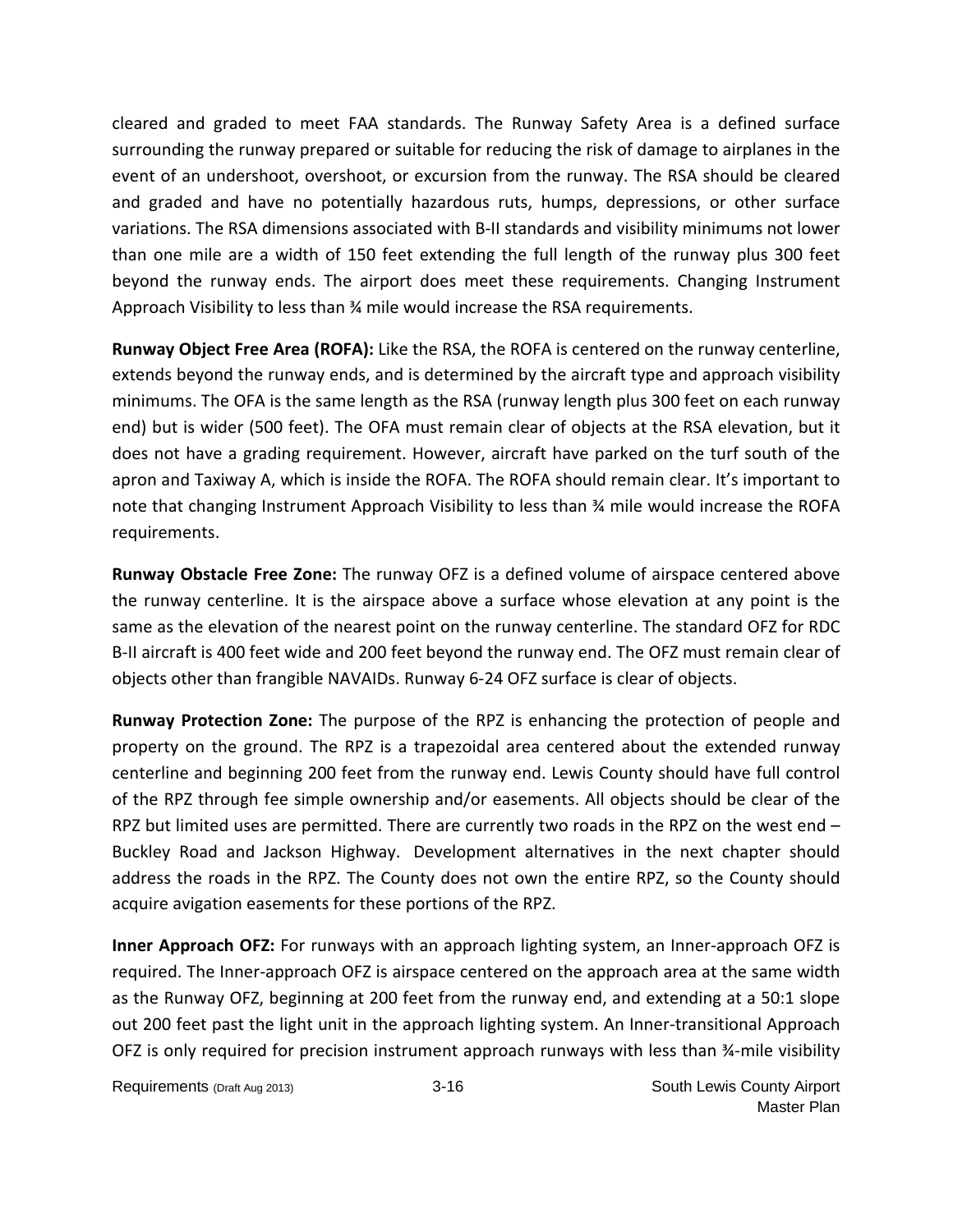and is located along the sides of the Runway OFZ and Inner‐approach OFZ. An Inner‐transitional Approach OFZ is not required at TDO.

**Surface Gradient:** The maximum allowable longitudinal grade on the existing runways is 2.0%, which is associated with Aircraft Approach Category A and B. The runway has a percent gradient of 0.41% which is well below the acceptable 2.0%.

# **HELICOPTER OPERATIONS**

There is no officially designated helipad or heliport on the airfield so helicopters may arrive on the runway approach and hover‐taxi to park on the apron or refuel. Based on the forecasts in Chapter 2, the number of helicopter operations is currently at 651 annual operations and is expected to reach 778 operations by 2032. Based on the current and forecast helicopter activity, a helipad is not required. However, as fixed wing and rotorcraft operations grow, the County may want to consider designating a separate area for helicopter parking.

# **NAVIGATIONAL AIDS AND WEATHER REPORTING**

The airport's navigational aids include visual and instrument approach aids.

The visual aids include a rotating beacon that sits atop a 60‐foot tower at the far west end of the building area, a Visual Approach Slope Indicator (VASI) on Runway 6, a Precision Approach Path Indicator (PAPI) on Runway 24 and two wind indicators located at the runway ends north of the airfield. The wind indicator near Runway 6 end is lighted allowing for its night time operation. The existing VASI system on Runway 6 is past its useful life and should be replaced with a new PAPI system, which is also less costly to maintain and operate.

Instrument approaches are either precision or non‐precision approaches. Precision instrument approach aids provide an exact alignment and decent path for an aircraft on final approach to a runway while non‐precision instrument approach aids provide only runway alignment information.

The airport does not have any instrument approach equipment. However, there are two instrument approach procedures that are published for the Airport, RNAV (GPS) Runway 6 and RNAV (GPS) Runway (24). These approaches provide vertical guidance and runway alignment information with visibilities of 1 mile or less. As the Global Positioning System (GPS) technology continues to advance at a rapid pace, stand‐alone instrument assisted approaches will eventually be established that provide vertical guidance down to visibility minimums currently associated with precision instrument runways.

South Lewis County Airport **Repairing County Airport** Requirements (Draft Aug 2013) Master Plan 3-17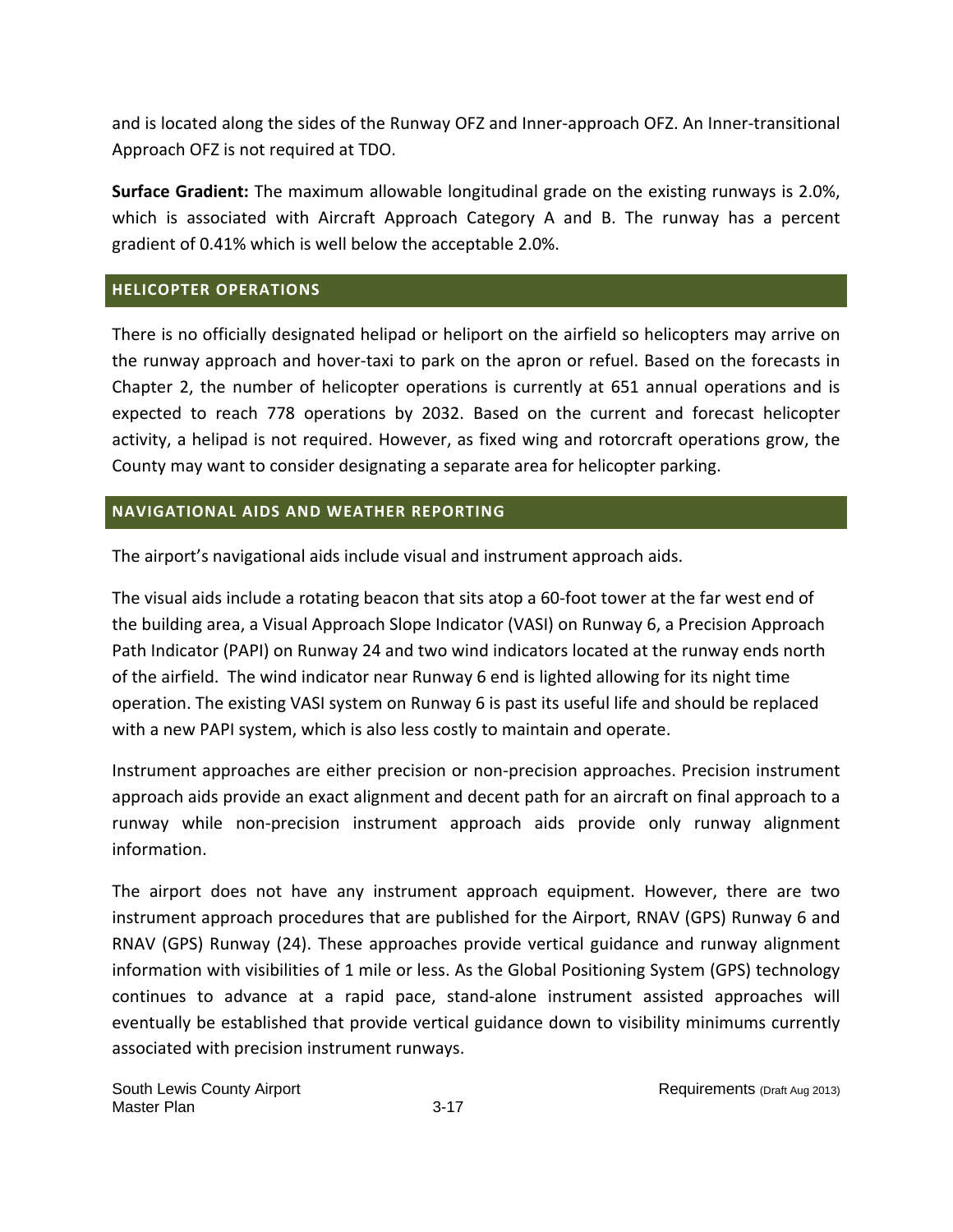Although the Airport manager stated that most of the aircraft using the airport today do not have the proper equipment to use GPS approaches, it is expected that in the near future most if not all aircraft will be equipped with such equipment. WASP recommends that Community Service Airports, such as TDO, provide Instrument Approaches with a 1 mile visibility minimum.

It is worth noting that a survey responder indicated that the provision of an ILS would be beneficial for the training operations at the airport.

# **AIRFIELD LIGHTING, MARKINGS AND SIGNAGE**

The medium intensity runway lighting (MIRL) system and Runway End Identifier Lighting (REIL) system were installed in 2003. The MIRL system is in good operating condition, but with an estimated 20‐year life cycle for the electrical system, the MIRL system replacement should be planned for in 2023. The County should consider replacing the lighting with a new LED lighting system, which will use less power and a longer life span.

Runway 6‐24 markings comply with FAA Advisory Circular (AC) 150/5340‐1J, Standards for Airport Markings. Taxiway and apron areas also require marking and do not comply with the recommendations of the FAA. These markings should be provided as part of the taxiway widening project.

Taxiway lighting provides for enhanced ground movement at night. The parallel taxiway does have non-standard reflectors – each pair of reflectors is staggered opposite each other along the taxiway. A Medium Intensity Taxiway Lighting (MITL) is recommended for the taxiway once it is widened.

# **WEATHER REPORTING SYSTEMS**

The airport does not have a weather reporting system on site. There is an Automated Weather Observing System (AWOS) located 14 miles northwest at Chehalis‐Centralia Airport that provides weather conditions with updates on an hourly basis or when weather conditions change significantly.

WASP 2009 recommends that Community Service airports be equipped with Super‐Unicom. Further, multiple survey respondent indicated the need for weather reporting systems at the airport. It is recommended that the airport installs a Super‐Unicom system.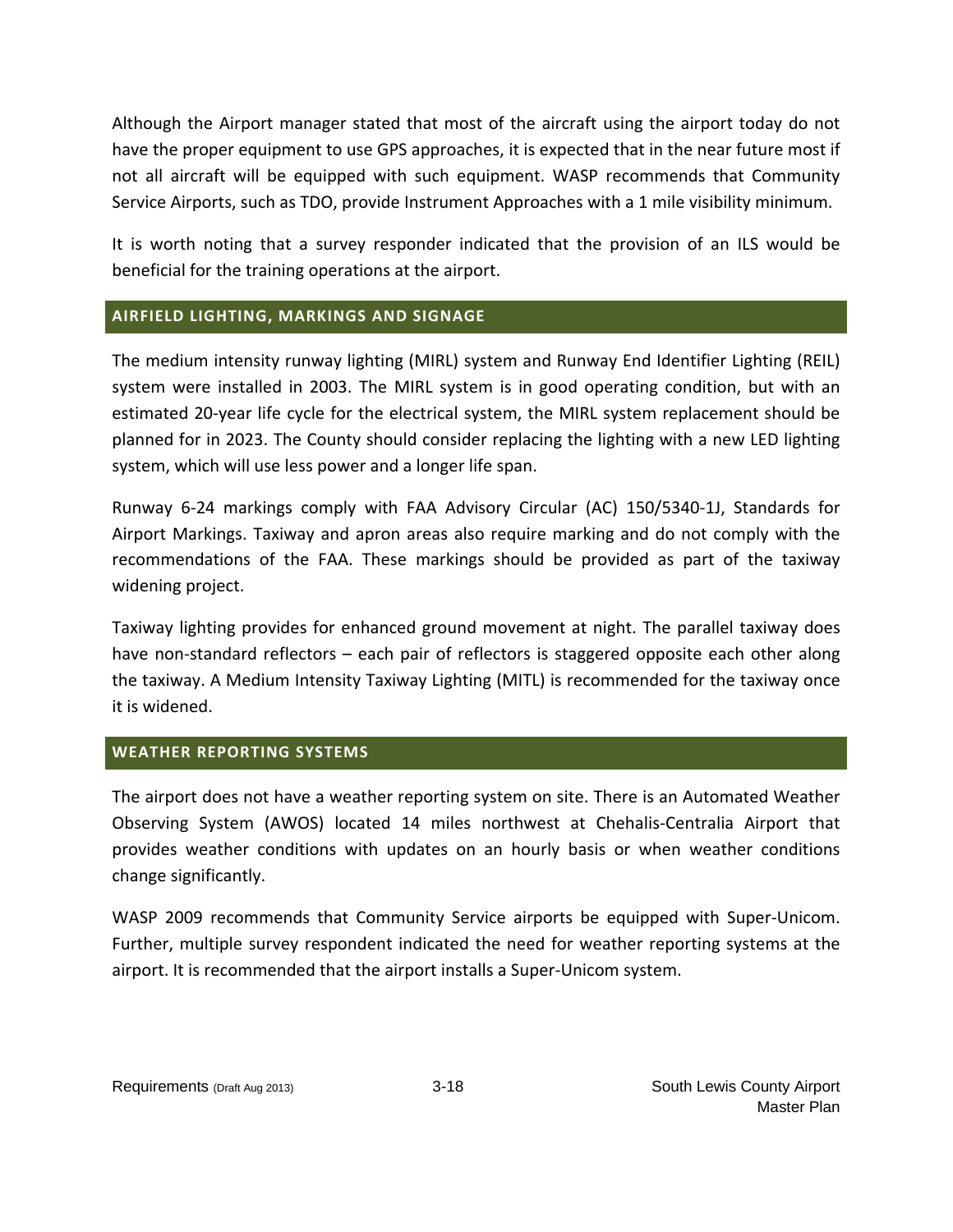## **LANDSIDE FACILITIES**

The Airport's landside facilities are located on the north side of the airfield near the Runway 6 end. Landside facilities include the airport office, aircraft storage hangars, fuel storage, vehicle access and parking. The capacity of each of these areas was examined in relation with the projected demand to identify facility needs during the planning period.

## **AIRPORT OFFICE BUILDING**

The Airport Business Plan developed in 2010 identified the replacement of the airport administration and pilot lounge facilities building as a short term goal. The plan also established attracting new airport related commercial development as a long term need. Enhanced pilot lounge facilities could help attract a Fixed Base Operator (FBO) to the airport.

The new airport office building is presently providing one airport administration/ management office and a lobby area. However, calculated airport administration space requirements are considered in the planning process and added to the GA terminal requirements provided below.

## GA TERMINAL FACILITIES

The GA terminal space requirements include the space required for a pilot lounge, flight planning room, management, storage, vending machines and various other needs. The estimation of the terminal facilities needs is based on the number of airport users that are expected to use these facilities during the design hour. Industry practices are to provide 120 square feet per design hour itinerant passenger. The number of passengers is determined by multiplying design hour itinerant operations by the number of passengers per aircraft (occupancy factor). An increasing occupancy factor was used (1.2 in 2013 to 1.6 in 2032) to account for the current trend of larger, more sophisticated aircraft using the airport.

**Table 3J** illustrates the GA terminal area facilities requirements. Currently, the airport office building provides 728 square feet of space for a pilot lounge area and airport administrative office. The GA terminal needs could be served by a future FBO facility, a new centralized facility, or possibly a combination of FBO and airport office building area.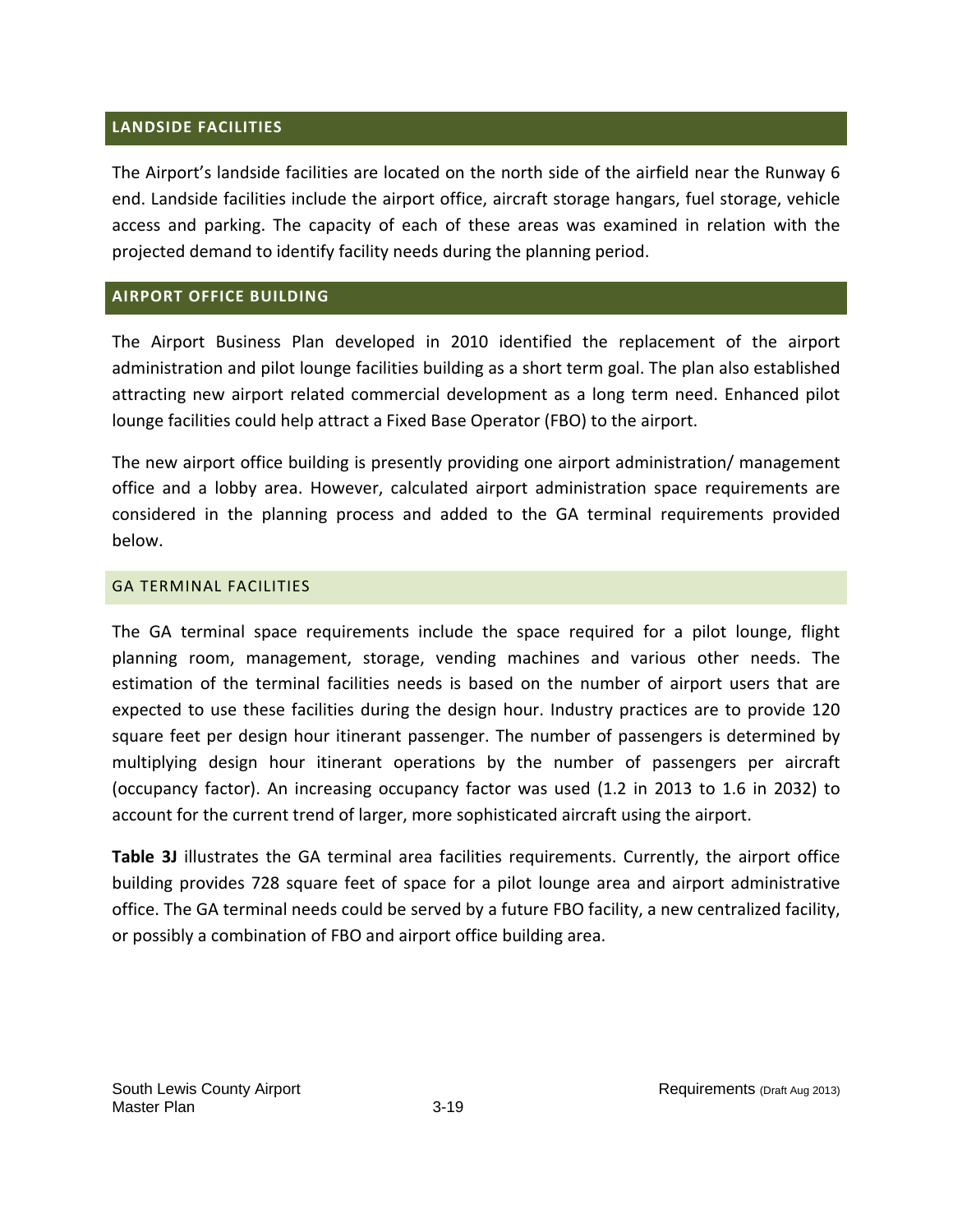|                                                    | <b>Current</b> | Near-term<br>(2017) | Mid-term<br>(2022) | Long-term<br>(2032) |
|----------------------------------------------------|----------------|---------------------|--------------------|---------------------|
| Design Hour Operations                             | 13             | 14                  | 15                 | 16                  |
| Design Hour Itinerant Operations<br>(73% of total) | 10             | 11                  | 11                 | 12                  |
| <b>Occupancy Factor</b>                            | 1.2            | 1.3                 | 1.4                | 1.6                 |
| Design Hour Itinerant Passengers                   | 12             | 14                  | 15                 | 19                  |
| Required Space (s.f.)                              | 1,440          | 1,680               | 1,800              | 2,280               |
| Source: WHPacific                                  |                |                     |                    |                     |

## **HANGAR REQUIREMENTS**

Aircraft hangars at the Airport provide storage for based aircraft, but some are parked outside. With limited space available, transient aircraft are not typically stored in hangars, but must park in the grass. There are two County‐owned hangars and others are private hangars on ground leases. Hangars at the Airport consist of both conventional/community hangars and T-hangars.

Hangar use is a function of the local climate conditions, security concerns, owner preferences and space availability. Lease prices are also a factor a determining factor. Currently, most of the aircraft at TDO are housed in hangars and this trend is expected to continue through the planning period due to climatic concerns as well as the general aviation trend of moving towards bigger, more expensive aircraft.

The hangar space analysis assumes that all based aircraft will use hangar space if and when the space is available. Additionally, the analysis assumes that 90 percent of based single engine aircraft will require T-hangar space with the remaining 10 percent in addition to 100 percent of multi-engine aircraft and helicopters will require conventional hangar space.

The space requirements were calculated based on industry practices of providing 1,250 square feet per based aircraft in T‐Hangar, 1,500 square feet for single engine aircraft and 2,500 square feet for multi-engine aircraft in conventional hangars. Additionally, portions of conventional hangars are usually used for aircraft maintenance and servicing. Accordingly, a planning standard of 15 percent of the total hangar space needs was added to the required space. **Table 3K** illustrates the additional hangar space needs at the Airport for the planning period.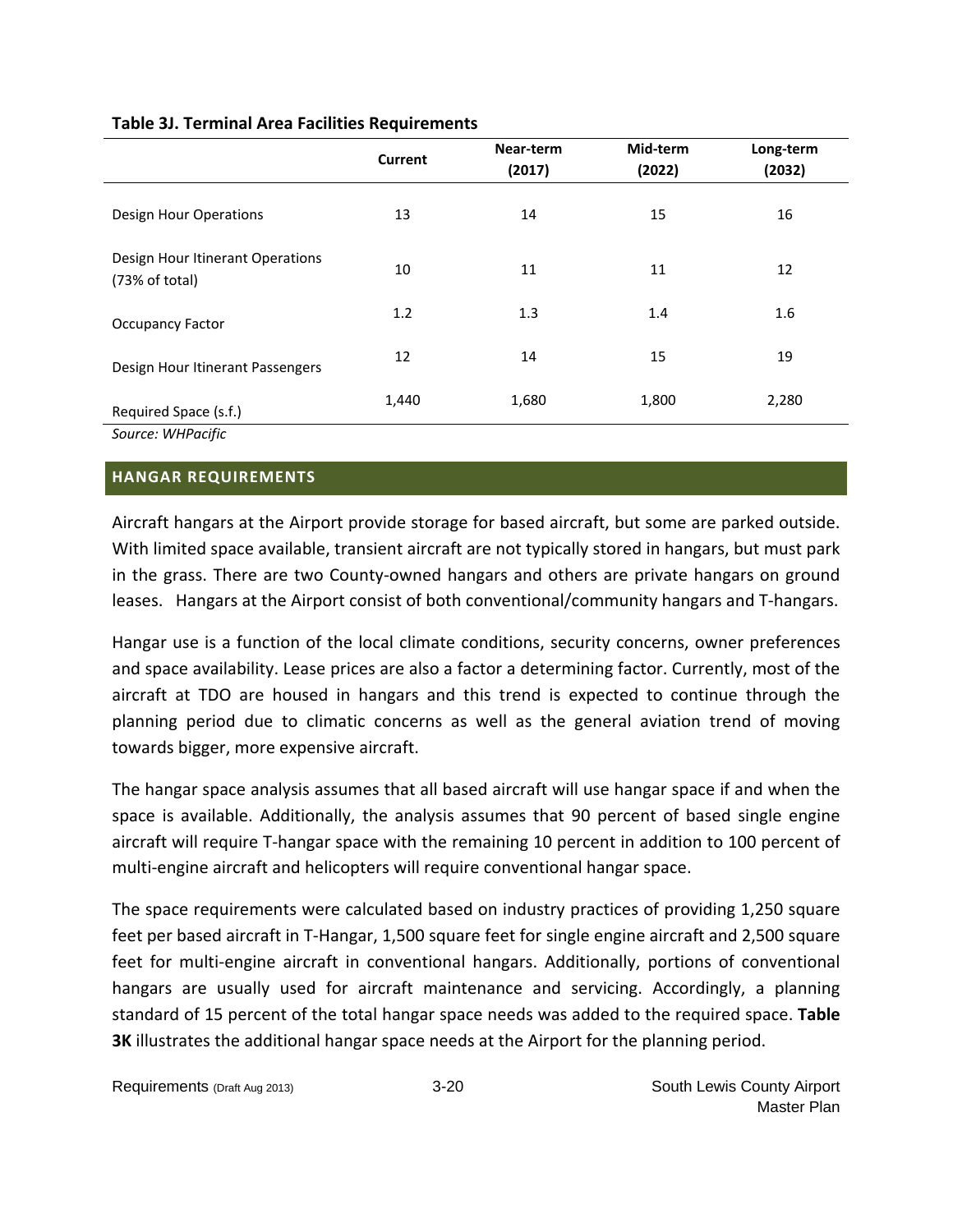|                                 | <b>Existing</b> | Near-Term | Mid-Term | Long-<br><b>Term</b> |  |  |  |
|---------------------------------|-----------------|-----------|----------|----------------------|--|--|--|
| <b>BASED AIRCRAFT</b>           |                 |           |          |                      |  |  |  |
| Single Engine                   | 36              | 37        | 38       | 40                   |  |  |  |
| Multi-engine                    | 6               | 6         | 6        | 6                    |  |  |  |
| Jet                             | 0               | 0         | 0        | 0                    |  |  |  |
| Helicopter                      | $\mathfrak{p}$  | 2         | 2        | 3                    |  |  |  |
| Other                           | 3               | 3         | 4        | 4                    |  |  |  |
| <b>HANGAR POSITIONS</b>         |                 |           |          |                      |  |  |  |
| T-hangar                        | 32              | 33        | 34       | 36                   |  |  |  |
| Conventional                    | 15              | 15        | 16       | 17                   |  |  |  |
| Total                           | 47              | 48        | 50       | 55                   |  |  |  |
| HANGAR AREA REQUIREMENTS (s.f.) |                 |           |          |                      |  |  |  |
| T-hangar Area                   | 40,000          | 41,250    | 42,500   | 45,000               |  |  |  |
| Conventional Hangar<br>Area     | 33,500          | 33,500    | 36,000   | 38,500               |  |  |  |
| Maintenance Area                | 5,025           | 5,025     | 5,400    | 5,775                |  |  |  |
| <b>Total Area</b>               | 78,525          | 79,775    | 83,900   | 89,275               |  |  |  |

## **Table 3K. Hangar Storage Requirements**

*Source: WHPacific*

The existing hangar space at the Airport is fully utilized which means that an additional 10,750 square feet (difference between long term and current need) of hangar space would be required to accommodate the forecast increase in based aircraft.

# **AIRCRAFT APRON**

As mentioned in Chapter 1, Inventory, the Airport has one contiguous apron area located at the west end of the airfield. This asphalt paved apron area is 420 long by 140 feet wide or 6,533 square yards. There are no tiedown anchors on the apron itself. According to the county, the apron area is used by two locally based aircraft in addition to transient aircraft.

There are three turf tiedowns just south of the airport office parking lot. Also, a set of 15 tiedowns located to the south of the apron provides parking for several based aircraft. However, County records indicate that these aircraft are not active. As indicated on the 2003 ALP, these tiedown positions need to be relocated since they are within the required ROFA. Therefore, they are not considered official tiedowns.

The apron area should provide sufficient space for the parking of transient aircraft as well as locally based aircraft that are not housed in hangars. This analysis assumes that the needed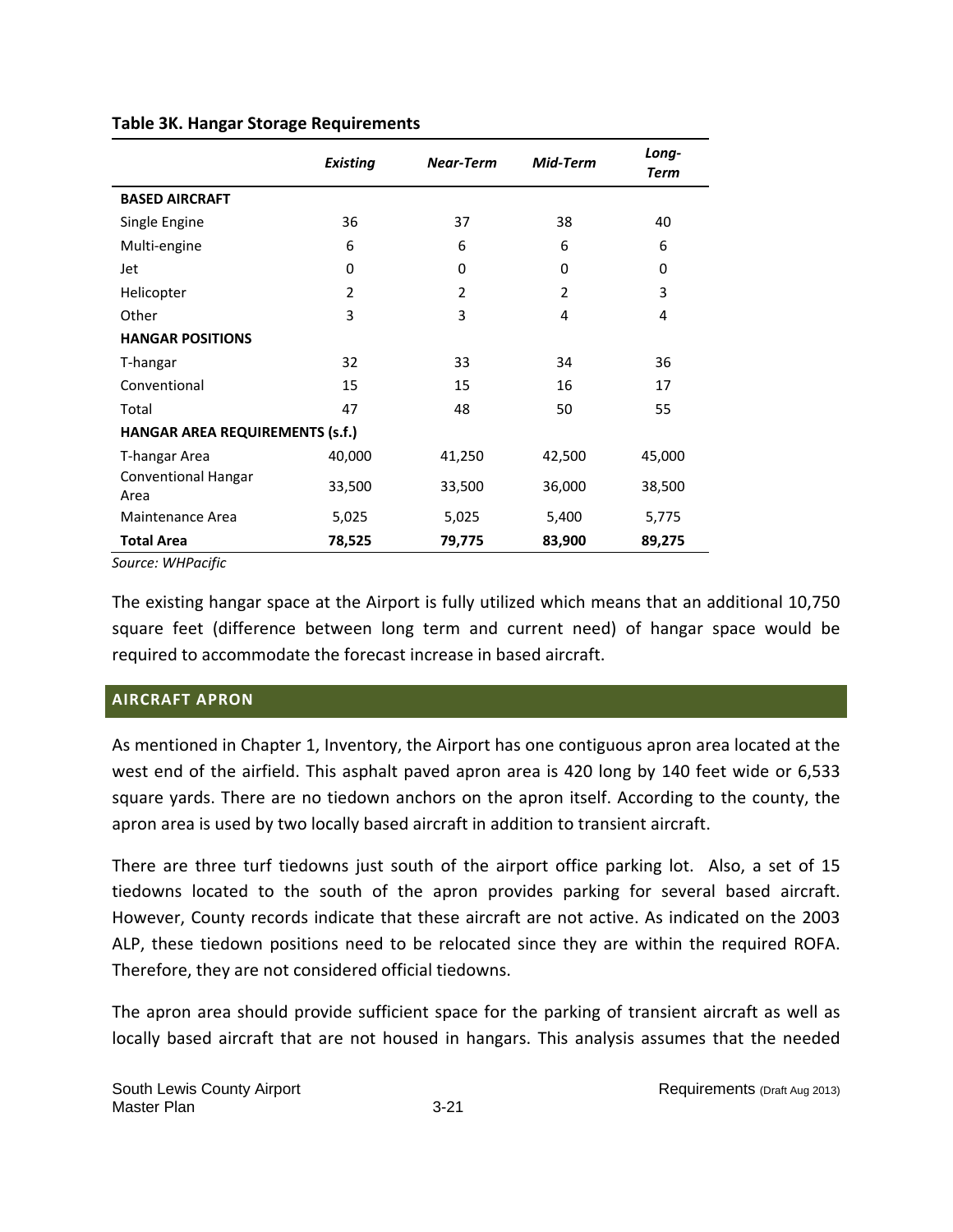hangar space will be provided in a timely manner to accommodate the demand. Failure to provide sufficient hangar space would increase the apron area requirements. For planning purposes, it is assumed that 15 percent of locally based aircraft will require space on the parking apron due to some aircraft requiring both hangar storage and parking apron space.

Transient apron space is determined by estimating the percentage of busy-day operations that will require tiedown space at a given time. A planning criterion of 360 square yards per based aircraft and 500 square yards per transient aircraft was used to determine the apron requirements. These dimensions take into the account the space needed for circulation, taxilane Object Free Areas (OFA) and wingtip clearances, but depend on layout and other ramp circulation needs. Consequently, the development alternatives should consider the apron area requirements as the minimum requirement with additional circulation, as needed, for varying layouts.

Table **3L** presents the apron space analysis for the planning period. As shown, the apron area is not adequate for the current demand. This is evident in the use of the grass area north of the runway for aircraft tiedowns. Additional apron space must be provided and tiedowns in the grass north of the airfield must be removed as they fall within the runway object free area.

Regular pavement maintenance for the apron is necessary. The apron was reconstructed back in 2008. Maintenance work such as crack seal, fog seal is recommended in the near-term and every five to eight years thereafter.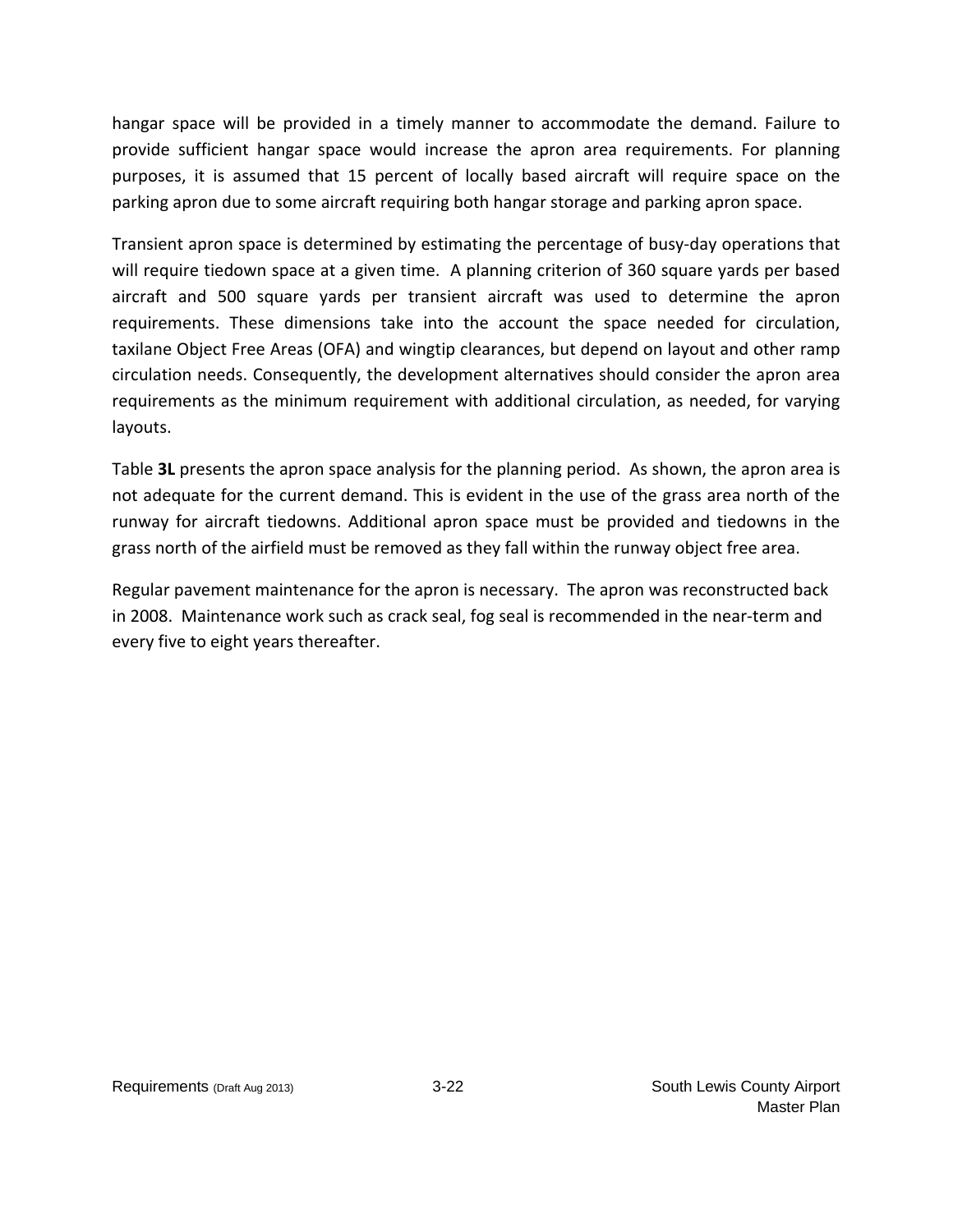|  |  |  |  | <b>Table 3L. Apron Space Requirements</b> |
|--|--|--|--|-------------------------------------------|
|--|--|--|--|-------------------------------------------|

| <b>Operations</b>                                        | <b>Existing</b> | 2017   | 2022   | 2032   |
|----------------------------------------------------------|-----------------|--------|--------|--------|
| Annual operations                                        | 16,265          | 17,001 | 17,772 | 19,426 |
| Peak Month                                               | 2,765           | 2,890  | 3,021  | 3,302  |
| Design Day (Average Day of Peak Month)                   | 89              | 93     | 97     | 107    |
| Itinerant Operations (73% of Design Day)                 | 65              | 68     | 71     | 79     |
| <b>ITINERANT AIRCRAFT</b>                                |                 |        |        |        |
| Itinerant Aircraft Landing                               | 33              | 34     | 36     | 40     |
| Aircraft Simultaneously Parked (50%)                     | 17              | 17     | 18     | 20     |
| <b>BASED AIRCRAFT</b>                                    |                 |        |        |        |
| <b>Total Based Aircraft</b>                              | 47              | 48     | 50     | 53     |
| <b>Based Aircraft Parking</b>                            | 7               | 8      | 8      | 8      |
| <b>REQUIRED POSITIONS</b>                                |                 |        |        |        |
| <b>Total Aircraft Parked</b>                             | 24              | 25     | 26     | 28     |
| APRON AREA REQUIREMENTS (SQUARE YARDS)                   |                 |        |        |        |
| Itinerant Aircraft Apron Area                            | 8,500           | 8,500  | 9,000  | 10,000 |
| <b>Based Aircraft Apron Area</b>                         | 2,100           | 2,400  | 2,400  | 2,400  |
| <b>Total Apron Area Required</b>                         | 10,600          | 10,900 | 11,400 | 12,400 |
| <b>CAPACITY VS. DEMAND</b>                               |                 |        |        |        |
| Existing Terminal Area Apron Available (square<br>yards) | 6,533           | 6,533  | 6,533  | 6,533  |
| <b>Additional Apron Required</b>                         | 4,067           | 4,367  | 4,867  | 5,867  |

*Source: WHPacific. Note: Two active based aircraft are parked; inactive aircraft are also parked using tiedowns.*

# **AVIATION BUSINESSES AND SERVICES**

## FIXED BASE OPERATOR

There is no Fixed Base Operator (FBO) at the Airport, but Lewis County provides 100LL fuel at a self-serve 24/7 fueling station at the west end of the aircraft parking apron not far from the airport office. Other services offered at the Airport include airport management, aircraft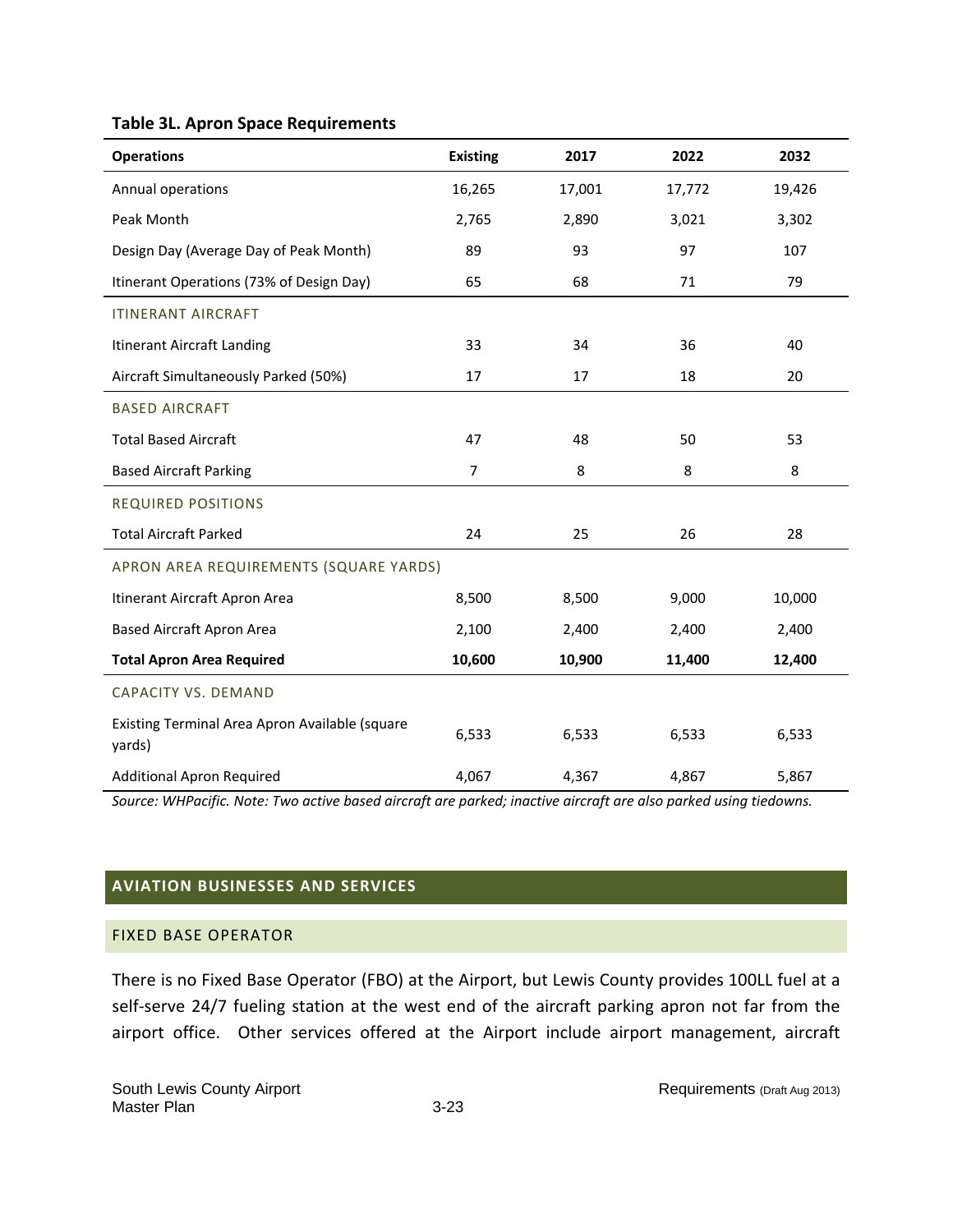parking on the apron, courtesy transportation, a meeting area in the airport office building (L‐ shaped lounge area), and restrooms.

Lewis County recognized the need for better facilities, as stated in their assessment needs developed as part of the Airport Business Plan in 2010. The County has made it a short-term goal to build a new terminal/administration building and a long‐term goal to attract an FBO to the Airport.

Upgrading the self‐serve fuel facility and providing Jet fuel are also included as long term goals in the Airport Business Plan. The majority of survey responders indicated that the fuel facility is in need of upgrade. An airport manager from a nearby airport stated that TDO users fly to his airport to fuel.

This Master Plan recommends that the fuel facility be upgraded in the near‐term.

# FUEL STORAGE

There are two underground fuel storage tanks at the Airport, but one has been deactivated. The second tank (10,000 gallons), which stores 100LL fuel, has been properly lined to comply with environmental regulations.

Jet A fuel is not provided at the Airport, but is provided at Chehalis‐Centralia Airport. The Airport Business Plan, 2010 makes adding Jet fuel a long‐term need. WASP 2009 recommends that Community Service airports provide 100LL fuel at a minimum.

In general, it is recommended that the airport keep a supply of two weeks of fuel at its storage facility. TDO's 10,000 gallons storage tank capacity of Avgas is sufficient for the planning period considering that the Airport sold just over 10,000 gallons of fuel for all of 2012.

Providing Jet A fuel would allow more aircraft to use the airport for fueling, leading to an increase in operations and business transactions. Airport users support the future provision of Jet A fuel.

# AIRCRAFT MAINTENANCE SERVICES

WASP 2009 recommends that Community Service airports provide Minor Maintenance Services. Maintenance services are generally provided by FBOs and as previously mentioned, Lewis County's Airport Business Plan has recognized the need for attracting an FBO to the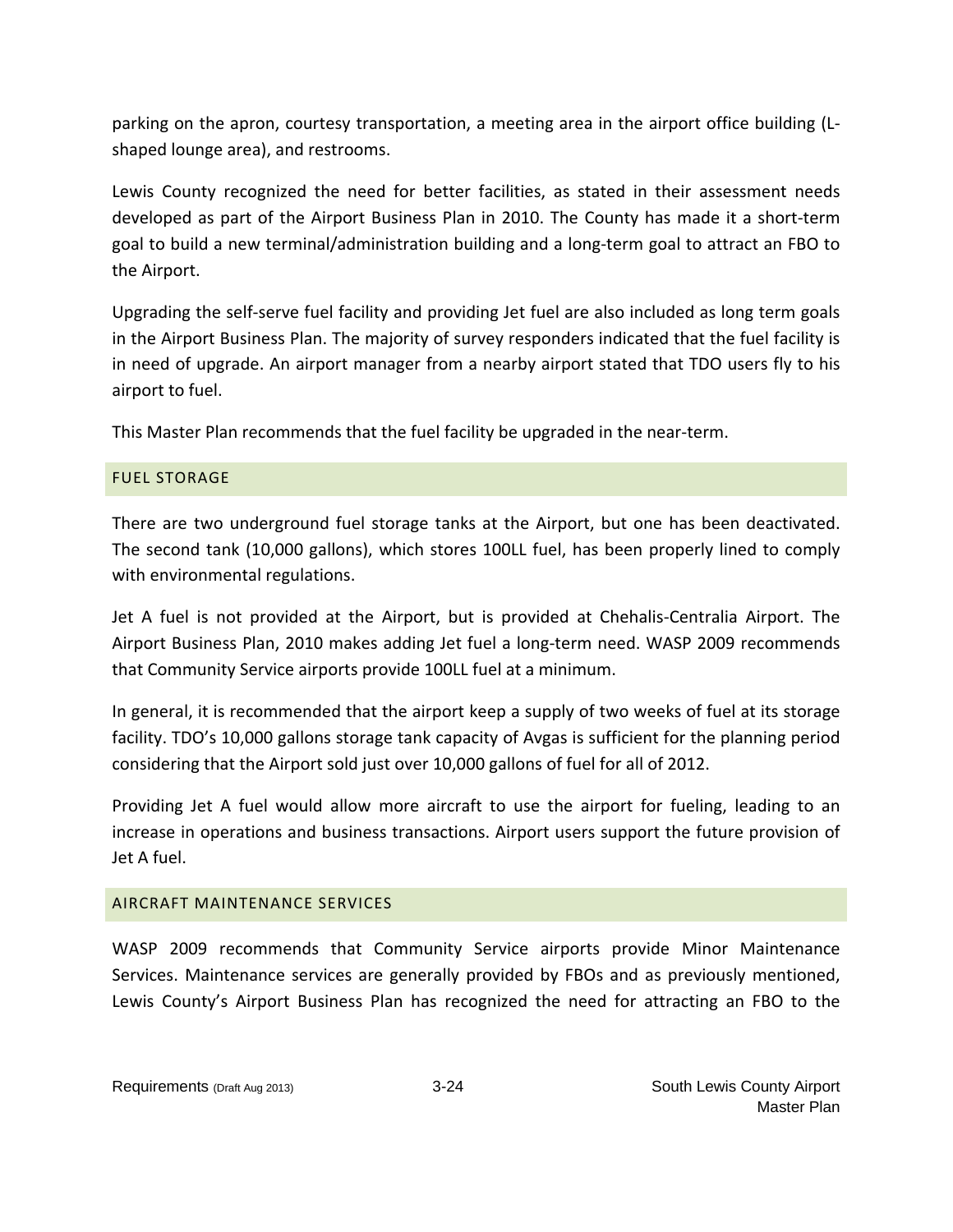Airport. However, an A&P mechanic with a hangar at the Airport is presently providing minor maintenance services.

# VEHICLE ACCESS, PARKING AND SECURITY

Vehicle access to the Airport is on a two-lane road just off Jackson Highway. Limited unmarked parking is available at the airport office building. The airport system manager indicated that airport tenants often drive onto the aircraft apron and taxiway and down to the hangar area. Others drive on the main access north of the hangars. "No Parking" signs were required in some areas to keep traffic from congesting the circulation areas. Hangar tenants typically park in their hangars or outside the hangars on the grass.

The Airport Business Plan 2010 recognizes the importance of the airport's entrance and makes creating a clear, attractive, safe airport entrance with signage and street appeal a short‐ term/immediate need.

It is recommended that the construction of the new terminal/ administration building include the construction of an adjacent parking lot. The number of parking spaces must be calculated based on the expected demand which is subject to many variables including the presence of an FBO and the type of services provided in the new terminal.

Presently, the entrance to the existing airport office and hangar area is from two different locations off Jackson Highway causing confusion for transient pilots.

# **AIRPORT SUPPORT**

The airport support section will address emergency services, airport maintenance, fencing, utilities and ground transportation.

# EMERGENCY SERVICES

Emergency services include firefighting and law enforcement for the Airport. The Lewis County Sheriff's Department provides law enforcement support. Firefighting support is provided by both a volunteer fire department and the additional support from the Lewis County Fire Department, District #2.

The emergency service equipment and staff are adequate to serve the emergency service needs of the Airport throughout the planning period. Based on FAA regulations, TDO is not required to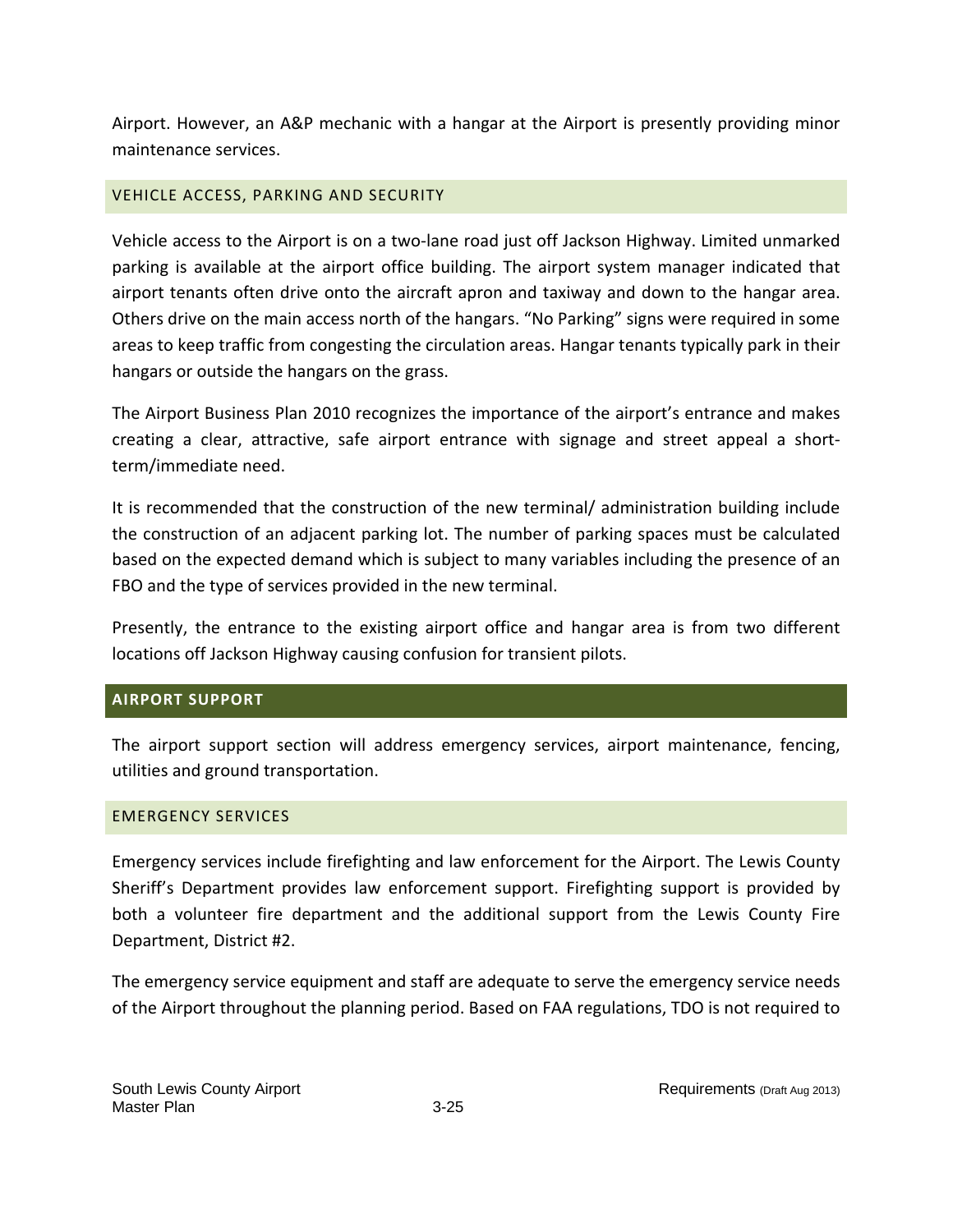provide Aircraft Rescue and Fire Fighting (ARFF) since the Airport does not have the commercial passenger service that would require a Part 139 certificate.

## AIRPORT MAINTENANCE

Routine airport maintenance is performed by Lewis County staff, but contractual services provide mowing four times per year—typically May, June, July, and August.

Survey respondents were particularly unsatisfied with the grass mowing services provided. Grass mowing is needed, particularly in the infield areas. Routine airport maintenance is needed to enhance airport aesthetics, which plays a role in attracting users as well as businesses.

An equipment building to store airport maintenance equipment should be identified in the long‐term to keep hangars available for aircraft storage.

## AIRPORT SECURITY

General aviation airports have very different security needs and limited resources in comparison to airports with airline service. Recognizing the differences, the TSA created an office focused specifically on security issues affecting general aviation. To guide airport sponsors like TDO in determining what security enhancements they should consider, the TSA published Security Guidelines for General Aviation Airports (IP A‐001) in May 2004. The document contains an "Airport Characteristics Measurement Tool" that uses points to assess security risks for different airport characteristics.

**Table 3M** summarizes the results of the Ed Carlson Memorial Field – South Lewis County Airport assessment, which totals 14 points for the existing condition and 21 points for the future.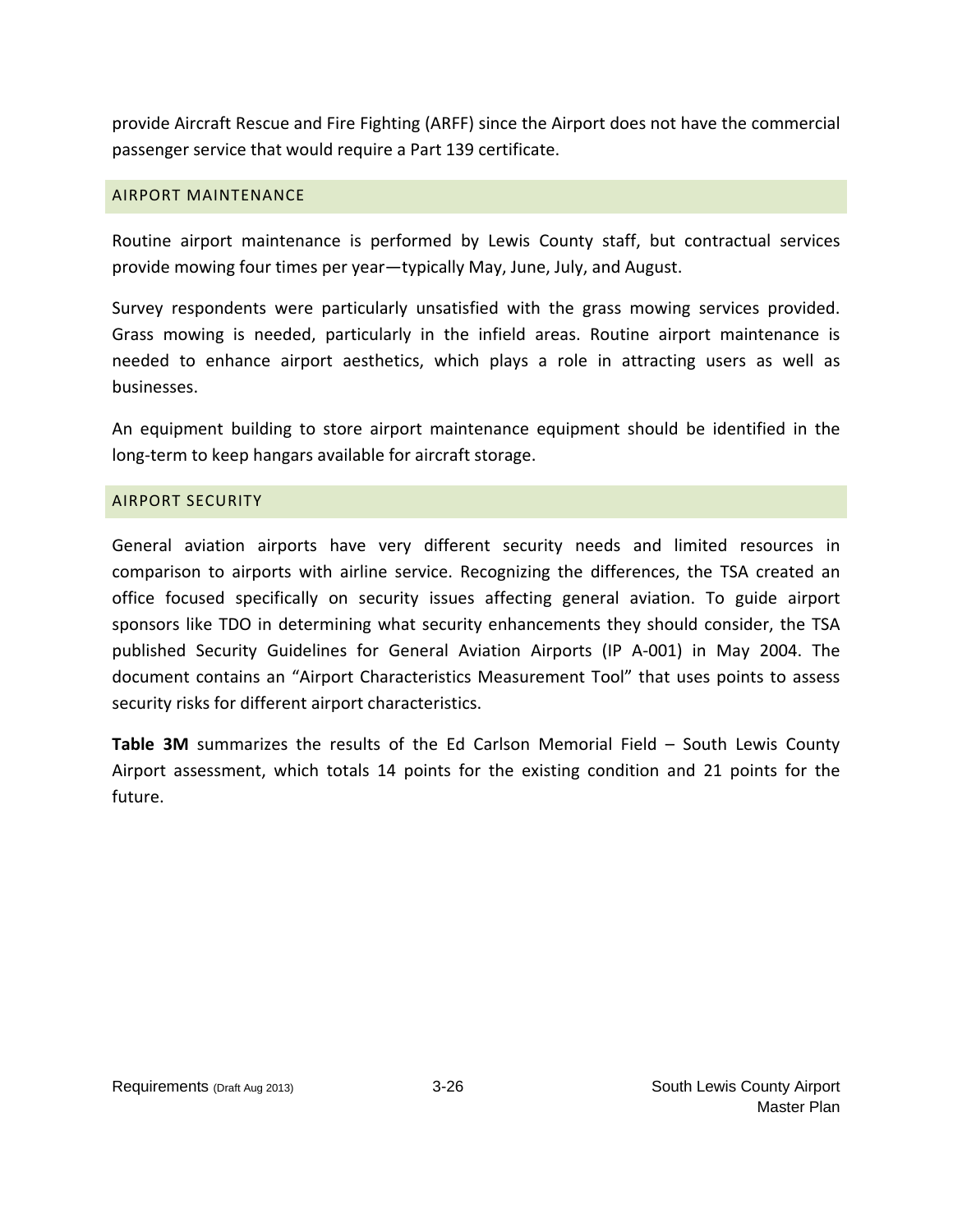|  |  |  |  | Table 3M. GA Airport Security Assessment-TDO |
|--|--|--|--|----------------------------------------------|
|--|--|--|--|----------------------------------------------|

| <b>Security Characteristics</b>                             | <b>Existing</b><br><b>Conditions</b> | <b>Future</b><br><b>Conditions</b> |
|-------------------------------------------------------------|--------------------------------------|------------------------------------|
| Location                                                    |                                      |                                    |
| Within 30 nm of mass population areas                       | 5                                    | 5                                  |
| <b>Based Aircraft</b>                                       |                                      |                                    |
| 26-100 based aircraft                                       | 2                                    | 2                                  |
| Based aircraft over 12,500 lbs                              |                                      | 3                                  |
| <b>Runways</b>                                              |                                      |                                    |
| Runway length less than 5,000 feet, greater than 2,001 feet | 4                                    | 4                                  |
| Asphalt or concrete runway                                  | 1                                    | 1                                  |
| <b>Operations</b>                                           |                                      |                                    |
| Flight training                                             | 3                                    | 3                                  |
| Rental aircraft                                             |                                      | 4                                  |
| <b>Total</b>                                                | 15                                   | 22                                 |

*Source: TSA Security Guidelines for GA Airports, Consultant*

Based on the current and future score of TDO on the GA Airport Security Assessment, the TSA recommends the following:

- Perimeter Control
- Protective Lighting Systems
- Personnel and vehicle Identification Systems
- Airport Community Watch program

Presently, the Airport is without ramp lighting or any exterior lighting at the airport entrance or any auto access points.

# FENCING AND GATES

Fencing and gate improvements should be made to enhance airport security. Currently, perimeter fencing around the Airport is limited and primarily includes four‐foot fencing to keep cattle out. There are currently no gates limiting access to the Airport operational areas. Therefore, an evaluation of the types of fencing and gates to enhance security is needed.

# **UTILITIES AND DRAINAGE**

# **UTILITIES**

The Airport Business Plan 2010 lists completing the expansion and development of the public water system and finishing the construction of a sewer system to serve airport needs as short

South Lewis County Airport **Requirements (Draft Aug 2013)** Requirements (Draft Aug 2013) Master Plan 3-27